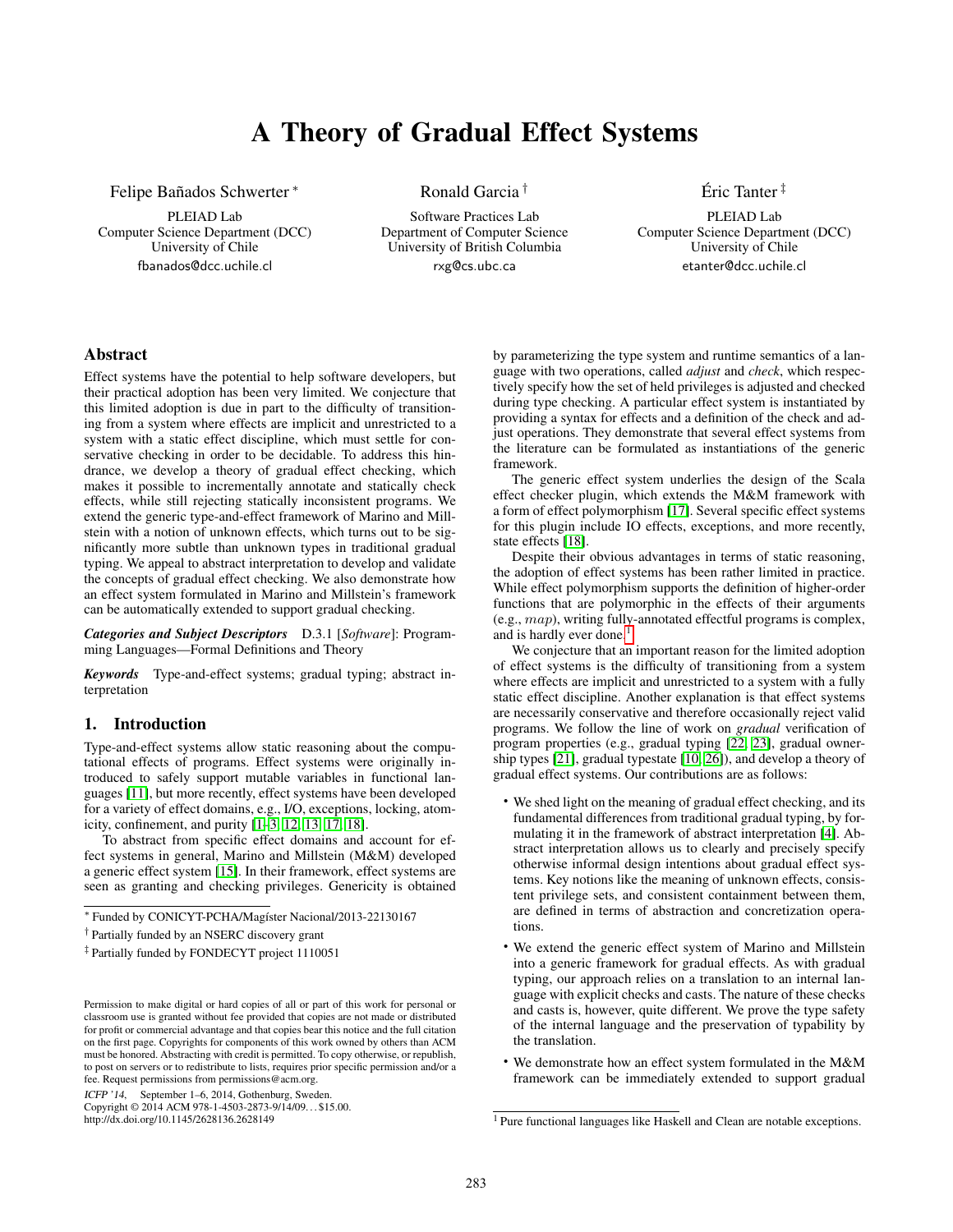checking by lifting existing adjust and check functions to the gradual setting.

• We present a concrete instantiation of the generic framework to gradually check exceptions. The resulting system is compact and provides a tangible and self-contained example of gradual effect checking.

We believe this work can help effect system developers extend their designs with support for gradual checking, thereby facilitating their adoption.

# <span id="page-1-2"></span>2. Background and Motivation

In this section, we introduce the idea of static effect checking, and give an intuition for how gradual effect checking is related. We finish with a brief introduction to the M&M generic framework for specifying type-and-effect systems.

## <span id="page-1-0"></span>2.1 Effect Systems

Effect systems classify the computational effects that an expression performs when evaluated. To illustrate this idea, consider a simple functional language with integers, booleans, and references. We focus on three mutable state effects: alloc, read and write.

A value such as 7 or  $(\lambda x : Int x)$  has no effect; neither does an arithmetic expression whose sub-expressions have no effect, such as  $7 + 12$ . Conversely, creating a reference such as ref 6 has type Ref Int and effect alloc. Similarly, an assignment expression such as  $x := 2$  has type Unit and effect write, and dereferencing a reference  $!x$  has the type of the reference content, and effect read.

Since functions are values they have no effects, but they may perform effects when applied. To modularly check effects, then, function types are annotated with the effects of the function body. For instance, the function  $f$ :

$$
f = \lambda x : \mathtt{Ref}\, \mathtt{Int}\,.\,!\, x
$$

has type (Ref Int) $\stackrel{\{\text{read}\}}{\longrightarrow}$ Int because a read effect happens during the application of the function. Note that the effect may not happen during some applications of a function, for instance (assuming  $y:$  Boo1 is in scope):

 $g = \lambda x$ : Ref Int. if y then  $x := 3; 0$  else 1

has type (Ref Int)<sup>{write}</sup>Int because its applications *may* perform a write effect.

Of course, an expression can induce more than one effect, hence the use of *effect sets* in the annotations. Though the language does not define any notion of subtyping on types themselves, effect sets leads to a natural notion of subtyping [\[25\]](#page-12-12). Consider the following higher-order function:

$$
h:((\text{Ref Int})^{\{\text{read},\text{alloc}\}}\text{Int}) {\overset{....}{\longrightarrow}} \text{Int}
$$

This function restricts the effects of its function argument to {read, alloc}. Intuitively, it is valid to apply h to f, whose effect set is {read}, because that would not violate the expectations of h. In other words:

$$
(\text{Ref Int})\!\stackrel{\{\text{read}\}}{\longrightarrow}\!\!\text{Int} <: (\text{Ref Int})\!\stackrel{\{\text{read}, \text{alloc}\}}{\longrightarrow}\!\!\text{Int}
$$

because the effects of the former are a subset of the latter. Conversely, it is invalid to apply  $h$  to  $g$ .

*From effects to privileges.* Following Marino and Millstein [\[15\]](#page-12-5), we interpret effect systems in terms of *privilege checking*: to each effectful operation corresponds a privilege required to perform it. For instance, we can view alloc, read and write as the privileges required to respectively allocate, dereference and assign a refer-

ence. In this framework, the function type (Ref Int)  $\stackrel{\text{{read}}}{\longrightarrow}$  Int is interpreted as the type of a function that *requires* the read privilege in order to be applied. Effect checking ensures that sufficient privileges have been granted to perform effectful operations.

#### <span id="page-1-1"></span>2.2 Towards Gradual Effect Checking

Programming in the presence of a statically checked discipline brings stronger guarantees about the behavior of programs, but doing so is demanding. In addition, one is limited by the fact that the checker is conservative. Recently, several practical effect systems have been applied to existing libraries, and the empirical findings highlight the need to occasionally bypass static effect checking [\[12,](#page-12-1) [17\]](#page-12-3).

For instance, the JavaUI effect system [\[12\]](#page-12-1), which prevents non-UI threads from accessing UI objects or invoking UI-threadonly methods, cannot be used to verify libraries that dynamically check which thread they are running on and adapt their behavior accordingly. As explained by the authors, the patterns of dynamic checks they found in existing code go beyond simple if-then-else statements and so cannot be handled simply by specializing the static type system. While JavaUI lives with this limitation, the Scala effect plugin [\[17\]](#page-12-3) has recently been updated with an @unchecked annotation to simply turn off effect checking locally. The use of this annotation however breaks the guarantees offered by the effect system, since there are no associated runtime checks.

In the realm of standard type systems, gradual typing [\[23\]](#page-12-7) is a promising approach that alleviates the complexity and conservativeness issues by integrating static and dynamic checking seamlessly and safely. The appeal of gradual typing has inspired the development of gradual approaches to a variety of type disciplines, including objects [\[14,](#page-12-13) [22,](#page-12-6) [24\]](#page-12-14), ownership types [\[21\]](#page-12-8), typestates [\[10,](#page-12-9) [26\]](#page-12-10), and information flow typing [\[6\]](#page-12-15).

This paper develops gradual effect checking, following the core design principles that are common to all gradual checking approaches: *(a)* The same language can support both fully static and fully dynamic checking of program properties. *(b)* The programmer has fine grained control over the static-to-dynamic spectrum. *(c)* The gradual checker statically rejects programs on the basis that they surely go wrong; programs that *may* go right are accepted statically, but subject to dynamic checking. *(d)* Runtime checks are minimized based on static information. *(e)* Violations of properties are detected as runtime errors—there are no stuck programs.

#### 2.3 Gradual Effects in Action

Recall the function q defined in Sec. [2.1,](#page-1-0) which requires  $\{write\}$ privileges. The program  $h$  g is rejected because  $h$  only accepts functions that require {read, alloc} privileges. Even if the programmer knows that for a particular use of  $q$ , the if condition  $y$  is false—and thus needs no write privilege after all—the program is rejected.

In direct analogy to the unknown type ? introduced by Siek and Taha [\[23\]](#page-12-7) for gradual typing, we introduce *statically unknown privileges*, denoted ¿, to our language. One can ascribe unknown privileges to any expression e, using the notation  $e$ ::  $\lambda$ . For instance, if  $q$  is defined as:

 $g = \lambda x$ : Ref Int. if y then  $(x := 3; 0)$ : ; else 1

then it is given the type (Ref Int) $\xrightarrow{\{i\}}$ Int. The application  $h g$  is now statically accepted by the gradual effect system. At runtime, if only the else branch is ever executed, then no error occurs. If, on the other hand, the programmer wrongly assumed that  $g$  would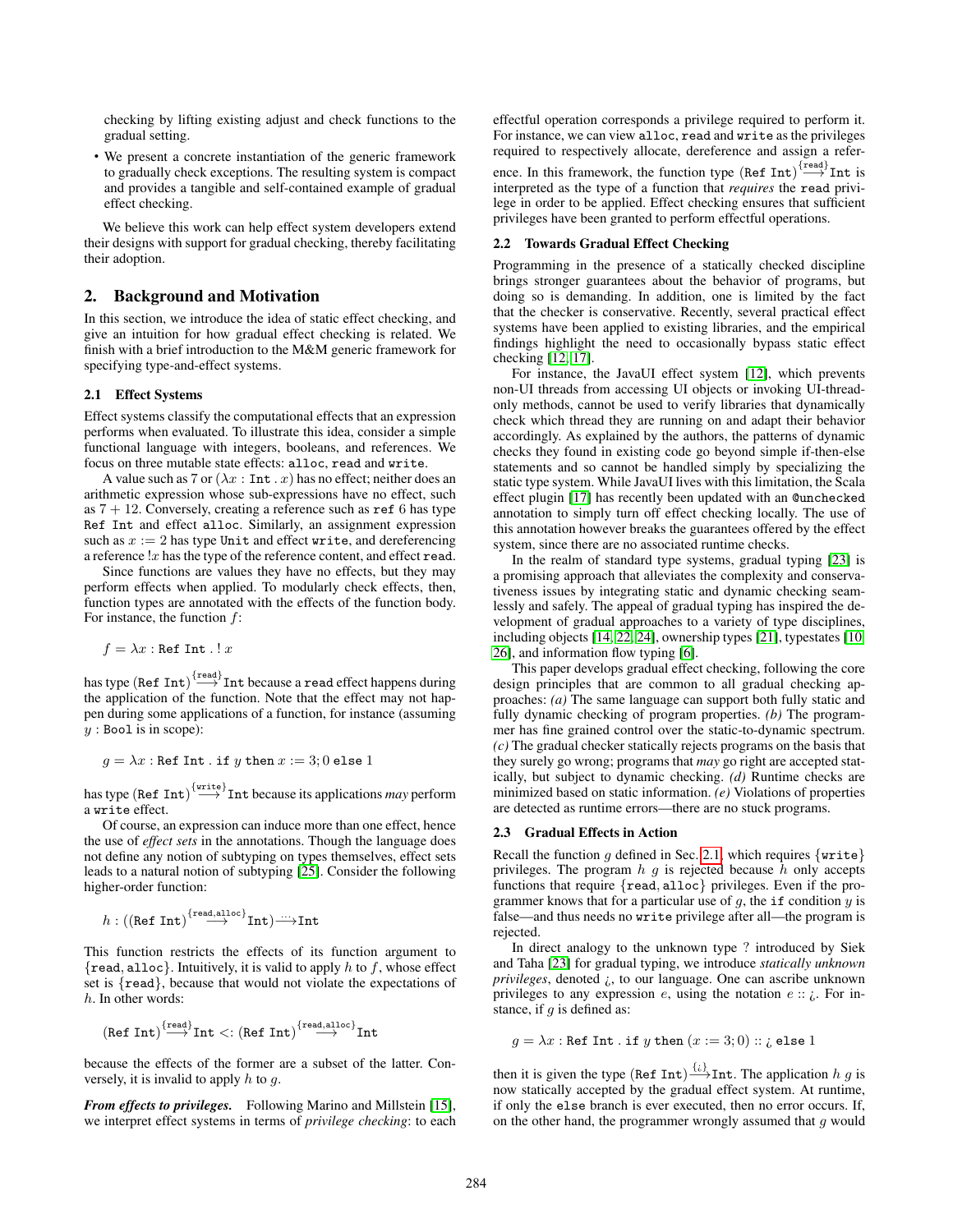not require the write privilege and the then branch is executed, an effect error is raised, preventing the assignment to  $x$ .

The ascription expression  $e$ ::  $\lambda$  introduces dynamic checking semantics. Statically, it *hides* the privileges required by e from the surrounding context, and allows the subexpressions of e to attempt effectful operations. At runtime, checks occur to ensure that the static privileges that e requires are available as needed.

One can partially expose (and hence dynamically check) required privileges by ascribing specific privileges in addition to  $\lambda$ . For instance,  $e$  :: {read,  $\lambda$ } statically reveals that e requires the read privilege, but hides other potential requirements.<sup>[2](#page-2-0)</sup>

*The static-to-dynamic spectrum* We have illustrated the use of gradual effect checking from the point of view of "softening static checking"—introducing islands of dynamicity in an otherwise static verification process. Gradual verification is about supporting both ends of the static-to-dynamic spectrum as well as any middle ground. We now discuss gradual effect checking from the point of view of "hardening dynamic checking"—introducing static checks in an otherwise dynamic verification process.

A fully-dynamic effectful program corresponds to a graduallytyped program without any effect-related annotations in which all effectful operations are wrapped by a ::  $\zeta$  ascription.<sup>[3](#page-2-1)</sup> Static checking trivially succeeds because all expressions hide their required privileges. Forbidden effects will only be detected at runtime. Then, the programmer can progressively introduce static privilege annotations (function argument types, ascriptions) and remove  $::$   $\zeta$  ascriptions, statically revealing required privileges. The static checker may reject the program if inconsistencies are detected, or it may accept the program and runtime errors may occur. As more static information is revealed, fewer dynamic checks are required. The effect discipline is hardened.

#### <span id="page-2-3"></span>2.4 Generic Effect Systems

To avoid re-inventing gradual effects for each possible effect discipline, we build on the generic effect framework Marino and Millstein (M&M) [\[15\]](#page-12-5), which we briefly describe in this section.

The M&M effect framework defines a parameterized typing judgment  $\Phi$ ;  $\Gamma$ ;  $\Sigma \vdash e : T$ . It checks an expression under a set of privileges Φ, representing the effects that are allowed during the evaluation of the expression  $e$ . For instance, here is the generic typing rule for functions:

$$
\text{T-Fun} \frac{\Phi_1; \Gamma, x: T_1; \Sigma \vdash e: T_2}{\Phi; \Gamma; \Sigma \vdash (\lambda x: T_1 \cdot e)_{\varepsilon}: \{\varepsilon\}(T_1 \xrightarrow{\Phi_1} T_2)}
$$

Since a function needs no specific permissions, any privilege set  $\Phi$  will do. The function body itself may require privileges  $\Phi_1$  and these are used to annotate the function type. We explain the tag  $\varepsilon$ shortly.

A given privilege discipline (mutable state, exceptions, etc.) is instantiated by defining two operations, a *check* predicate and an *adjust* function. The check predicate is used to determine whether the current privileges are sufficient to evaluate non-value expression forms. To achieve genericity, the check predicate **check** $_C$  is indexed by *check contexts* C, which represent the non-value expression forms. The adjust function is used to evolve the available privileges while evaluating the subexpressions of a given expression form. This function takes the current privileges and returns the privileges used to check the considered subexpression. To achieve genericity, the adjust function  $\text{adjust}_A$  is indexed by *adjust contexts* A, which represent the immediate context around a given subexpression.

To increase its overall expressiveness, the framework also incorporates a notion of *tags* ε, which represent auxiliary static information for an effect discipline (e.g. abstract locations). Expressions that create new values, like constants and lambdas, are indexed with tags. The check and adjust contexts contain *tag sets* π so that check<sub>C</sub> and adjust<sub>A</sub> can leverage static information about the values of subexpressions. To facilitate abstract value-tracking, type constructors are annotated with tagsets, so types take the form  $T \equiv \pi \rho$ . For more precise control, effect disciplines can associate tags to privileges e.g.,  $\texttt{read}(\varepsilon_1)$ ,  $\texttt{read}(\varepsilon_2)$ , etc. <sup>[4](#page-2-2)</sup>

For example, a check predicate for controlling mutable state is defined as follows:

$$
\begin{aligned}\n\text{check}_{! \pi}(\Phi) &\iff \text{read} \in \Phi \\
\text{check}_{\text{ref} \pi}(\Phi) &\iff \text{alloc} \in \Phi \\
\text{check}_{\pi_1 := \pi_2}(\Phi) &\iff \text{write} \in \Phi \\
\text{check}_C(\Phi) &\text{holds for all other } C\n\end{aligned}
$$

In this case, only state-manipulating expression forms have interesting check predicates, which simply require the corresponding privilege; the rest always hold.

Since the assignment expression involves evaluating two subexpressions (the reference and the new value), there are two adjust contexts. The ↓:=↑ context, which corresponds to evaluating the reference to be assigned, and the  $\pi := \downarrow$  context, which corresponds to evaluating the assigned value. The ↓ denotes the subexpression for which privileges should be adjusted. The tagset  $\pi$  represents statically known information about any subexpressions that would be evaluated before the current expression. The ↑ denotes a subexpression that would be evaluated after the current expression.

For certain disciplines, like mutable state, the adjust function is simply the identity for every context. But one could, for example, require that all subexpressions assigned to references must be effect-free by defining adjust as follows:

$$
adjust_{\pi:=\downarrow}(\Phi) = \emptyset
$$
  

$$
adjust_{A}(\Phi) = \Phi \text{ otherwise}
$$

All typing rules in the generic system use check and adjust to enforce the intended effect discipline. For instance, here is the typing rule for assignment:

$$
\mathbf{adjust}_{\downarrow:=\uparrow}(\Phi);\Gamma;\Sigma\vdash e_1:\pi_1\mathbf{Ref}\ T_1\\ \mathbf{adjust}_{\pi_1:=\downarrow}(\Phi);\Gamma;\Sigma\vdash e_2:\pi_2\rho_2\\ \mathbf{check}_{\pi_1:=\pi_2}(\Phi)\qquad \pi_2\rho_2<:\,T_1\\ \Phi;\Gamma;\Sigma\vdash(e_1:=e_2)_\varepsilon:\{\varepsilon\}\mathbf{Unit}
$$

The subexpressions  $e_1$  and  $e_2$  are typed using adjusted privilege sets. Their corresponding types have associated tagsets  $\pi_i$  that are used to adjust and check privileges. Note that in accord with leftto-right evaluation, **adjust**<sub> $\pi_1:=\downarrow$ </sub> knows which tags are associated with typing  $e_1$ . Finally, **check** $\pi_1: = \pi_2$  verifies that assignment is allowed with the given permissions and the subexpression tag sets. Subtyping is used here only to account for inclusion of privilege sets between function types.

<span id="page-2-0"></span><sup>&</sup>lt;sup>2</sup> In a static effect system, an effect ascription  $e$  :: {read} is directly analogous to a type ascription [\[16\]](#page-12-16). Static effect ascriptions were introduced by Gifford and Lucassen [\[11\]](#page-12-0).

<span id="page-2-1"></span><sup>&</sup>lt;sup>3</sup> This corresponds to the translation of terms from the untyped  $\lambda$ -calculus to the gradually-typed  $\lambda$ -calculus, which lifts all functions to the ?  $\rightarrow$ ? type to introduce runtime checks [\[23\]](#page-12-7).

<span id="page-2-2"></span><sup>&</sup>lt;sup>4</sup> Gradual effects are compatible with effect systems that do not need tags. See Sec. [5.](#page-9-0)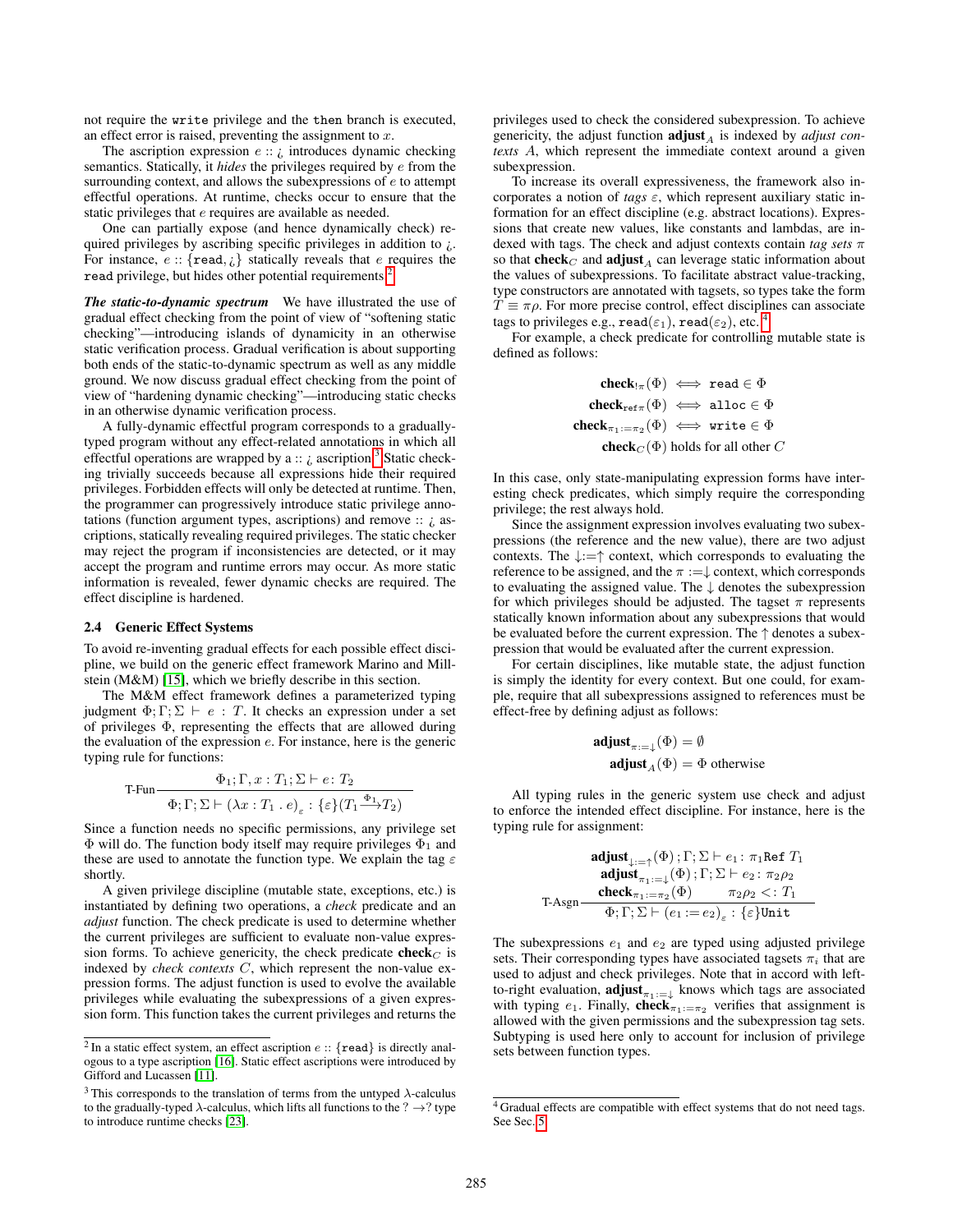For maximum flexibility, the framework imposes only two constraints on the definitions of check and adjust:

Property 1 (Privilege Monotonicity).

- *If*  $\Phi_1 \subseteq \Phi_2$  *then* **check** $_C(\Phi_1) \Longrightarrow$  **check** $_C(\Phi_2)$ *;*
- *If*  $\Phi_1 \subseteq \Phi_2$  *then* adjust<sub>A</sub>( $\Phi_1$ )  $\subseteq$  adjust<sub>A</sub>( $\Phi_2$ ).

Property 2 (Tag Monotonicity).

- *If*  $C_1 \sqsubseteq C_2$  *then* **check**<sub>C<sub>2</sub></sub>( $\Phi$ )  $\Longrightarrow$  **check**<sub>C<sub>1</sub>( $\Phi$ );</sub>
- *If*  $A_1 \sqsubseteq A_2$  *then* **adjust**<sub> $A_2$ </sub>( $\Phi$ )  $\subseteq$  **adjust**<sub> $A_1$ </sub>( $\Phi$ ).

Privilege monotonicity captures the idea that once an expression has sufficient privileges to run, one can always safely add more. This corresponds to effect subsumption in many particular effect systems. In contrast, tag monotonicity captures the idea that more tags implies more uncertainty about the source of a runtime value. The  $\Box$  relation holds when contexts have the same structure and the tagsets of the first context are subsets of the corresponding tagsets of the second context. For example,  $\texttt{ref}\pi_1 \sqsubseteq \texttt{ref}\pi_2$  if and only if  $\pi_1 \subseteq \pi_2$ . In summary, check and adjust are order-preserving with respect to privileges and order-reversing with respect to tags.

The framework can be instantiated with any pair of check and adjust functions that satisfy both privilege and tag monotonicity. The resulting type system is safe with respect to the corresponding runtime semantics: no runtime privilege check fails, so no program gets stuck.

## <span id="page-3-1"></span>3. Gradual Effects as an Abstract Interpretation

In this section we present a formal analysis of gradual effects, guided by the design principles presented in Sec. [2.2.](#page-1-1) We use abstract interpretation [\[4\]](#page-12-11) to define our notion of unknown effects, and find that as a result the formal definitions capture our stated design intentions, and that the resulting framework for gradual effects is quite generic and highly reusable.

#### 3.1 The Challenge of Gradual Effects

The central concept underlying gradual effects is the idea of *unknown privileges*, ¿. This concept was inspired by the notion of unknown type ? introduced by Siek and Taha [\[23\]](#page-12-7), but this concept is not as straightforward to understand and formalize.

First, gradual types reflect the tree structure of type names. Siek and Taha treat gradual types as trees with unknown leafs. Two types are deemed consistent whenever their known parts match up exactly. For instance, the types ?  $\rightarrow$  Int and Bool  $\rightarrow$  ? are consistent because their  $\rightarrow$  constructors line up: ? is consistent with any type structure. In contrast, privilege sets are unordered collections of individual effects, so a structure-based definition of consistency is not as immediately apparent.

Second, under gradual typing, the unknown type always stands for one type, so casts always associate an unknown type with one other concrete type. On the contrary, the unknown privileges annotation ¿ stands for any number of privileges: zero, one, or many.

Third, simple types are related to the final value of a computation. In contrast, privileges are related to the dynamic extent of an expression as it produces a final value. As such, defining what it means to gradually check privileges involves tracking steps of computation, rather than wrapping a final value with type information.

Finally, as we have seen in Sec. [2.1,](#page-1-0) effect systems naturally induce a notion of subtyping, which must be accounted for in a gradual effect system. In general, subtyping characterizes *substitutability*: which expressions or values can be substituted for others, based on static properties. In prior work, Siek and Taha demonstrate how structural subtyping and gradual typing can be combined [\[22\]](#page-12-6), but the criteria for substitutability differ substantially between structural types and effects, so it is not straightforward to adapt Siek and Taha's design to suit gradual effects.

Our initial attempts to adapt gradual typing to gradual effects met with these challenges. We found abstract interpretation to be an informative and effective framework in which to specify and develop gradual effects. The rest of this section develops the notion of unknown effect privileges and consistent privilege sets. The rest of the paper then uses the framework as needed to introduce concepts and formalize gradual effect checking.

## 3.2 Fundamental Concepts

This subsection conceives gradual effects as an instance of abstract interpretation. We do not assume any prior familiarity with abstract interpretation: we build up the relevant concepts as needed.

For purpose of discussion, consider again the effect privileges for mutable state from Sec. [2.1:](#page-1-0)

$$
\Phi \in \text{PrivSet} = \mathcal{P}(\{\text{read}, \text{write}, \text{alloc}\}) \\ \Xi \in \text{CFrivSet} = \mathcal{P}(\{\text{read}, \text{write}, \text{alloc}, \text{ }})\)
$$

We already understand privilege sets  $\Phi$ , but we want a clear understanding of what consistent privilege sets Ξ—privilege sets that may have unknown effects—really mean. Consider the following two consistent privilege sets:

$$
\Xi_1 = \{{\tt read}\} \qquad \Xi_2 = \{{\tt read}, \c \}
$$

The set  $\Xi_1$  is completely static: it refers exactly to the set of privileges {read}. The set  $\Xi_2$  on the other hand is gradual: it refers to the read privilege, but leaves open the possibility of other privileges. In this case, the  $i$  stands for several possibilities: no additional privileges, the write privilege alone, the alloc privilege alone, or both write and alloc.

Thus, each consistent privilege set stands for some set of possible privilege sets. To formalize this interpretation, we introduce a *concretization* function  $\gamma$ , which maps a consistent privilege set  $\Xi$ to the concrete set of privilege sets that it stands for.

**Definition 1** (Concretization). *Let*  $\gamma$  : **CPrivSet**  $\rightarrow$  *P*(**PrivSet**) *be defined as follows:*

$$
\gamma(\Xi) = \begin{cases} \{\Xi\} & \text{if } \xi \in \Xi \\ \{(\Xi \setminus \{i\}) \cup \Phi \mid \Phi \in \text{PrivSet}\} & otherwise \end{cases}.
$$

Reconsidering our two example consistent privilege sets, we find that

$$
\gamma(\Xi_1) = \{\{\texttt{read}\}\}\newline \gamma(\Xi_2) = \left\{\{\texttt{read}, \texttt{write}\}, \{\texttt{read}, \texttt{alloc}\}, \right\} \newline \texttt{read}, \{\texttt{read}, \texttt{alloc}, \texttt{write}\}\right\}
$$

Since each consistent privilege set stands for a number of possible concrete privilege sets, we say that a particular privilege set  $\Phi$  is *represented* by a consistent privilege set  $\Xi$  if  $\Phi \in \gamma(\Xi)$ .

If we consider these two resulting sets of privilege sets, it is immediately clear that  $\Xi_1$  is more restrictive about what privilege sets it represents (only one), while  $\Xi_2$  subsumes  $\Xi_1$  in that it also represents  $\{read\}$ , as well as some others. Thus,  $\Xi_1$  is strictly more *precise* than  $\Xi_2$ , and so  $\gamma$  induces a *precision relation* between different consistent privilege sets.

Definition 2 (Precision). Ξ<sup>1</sup> *is less imprecise (i.e. more precise) than*  $\Xi_2$ *, notation*  $\Xi_1 \sqsubseteq \Xi_2$ *, if and only if*  $\gamma(\Xi_1) \subseteq \gamma(\Xi_2)$ 

Precision formalizes the idea that some consistent privilege sets imply more information about the privilege sets that they represent

<span id="page-3-0"></span><sup>&</sup>lt;sup>5</sup> We introduce an *abstraction* function  $\alpha$  in Sec. [3.4](#page-4-0)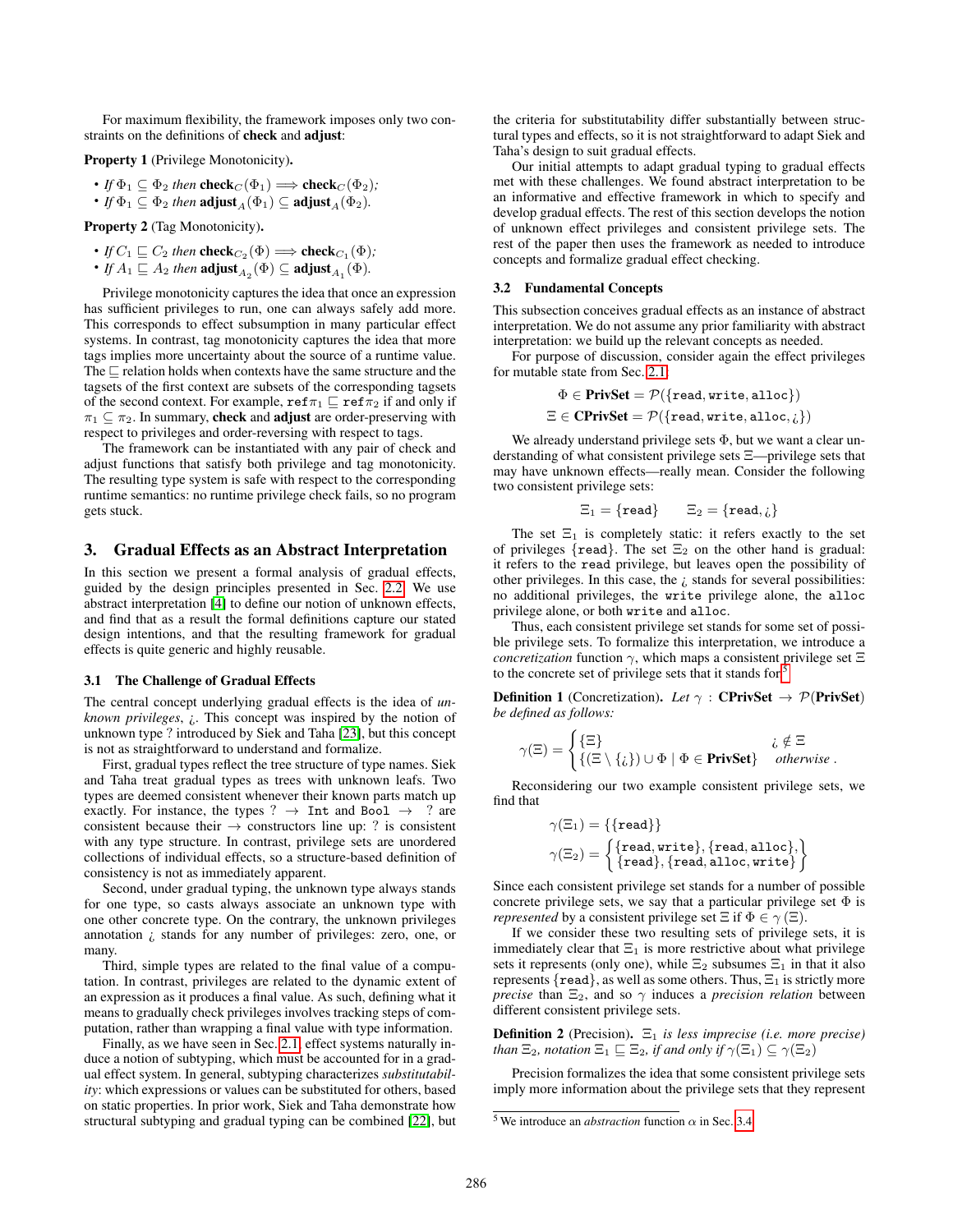than others. For instance, {read} is strictly more precise than {read,  $i$ } because {read}  $\subseteq$  {read,  $i$ } but not vice-versa.

## <span id="page-4-3"></span>3.3 Lifting Predicates to Consistent Privilege Sets

Now that we have established a formal correspondence between consistent privilege sets and concrete privilege sets, we can systematically adapt our understanding of the latter to the former.

Recall the  $check_C$  predicates of the generic effect framework (Sec. [2.4\)](#page-2-3), which determine if a particular effect set fulfills the requirements of some effectful operator. Gradual checking implies that checking a consistent privilege set succeeds so long as checking its runtime representative could *plausibly* succeed. We formalize this as a notion of *consistent checking*.

**Definition 3** (Consistent Checking). Let check<sub>C</sub> be a predicate *on privilege sets. Then we define a corresponding* consistent check *predicate* **check** $_C$  *on consistent privilege sets as follows:* 

$$
\widetilde{\mathbf{check}}_C(\Xi) \iff \mathbf{check}_C(\Phi) \text{ for some } \Phi \in \gamma(\Xi).
$$

Under some circumstances, however, we must be sure that a consistent privilege set *definitely* has the necessary privileges to pass a check. For this purpose we introduce a notion of *strict checking*.

<span id="page-4-4"></span>**Definition 4** (Strict Checking). Let check<sub>C</sub> be a predicate on priv*ilege sets. Then we define a corresponding* strict check *predicate strict-check<sub>C</sub> on consistent privilege sets as follows:* 

$$
strict\text{-}check_C(\Xi) \iff \text{check}_C(\Phi) \text{ for all } \Phi \in \gamma(\Xi).
$$

By defining both consistent checking and strict checking in terms of representative sets, our formalizations are both intuitive and independent of the underlying  $check_C$  predicate. Furthermore, these definitions can be recast directly over consistent privilege sets once we settle on a particular **check** $_C$  predicate (cf. Sec. [5\)](#page-9-0).

#### <span id="page-4-0"></span>3.4 Lifting Functions to Consistent Privilege Sets

In addition to predicates on consistent privilege sets, we must also define functions on them. For instance, the M&M framework is parameterized over a family of adjust functions **adjust**  $\rightarrow$ PrivSet, which alter the set of available effect privileges (Sec. [2.4\)](#page-2-3). Using abstract interpretation, we lift these to *consistent* adjust functions  $\text{adjust}_{A}$  : CPrivSet  $\rightarrow$  CPrivSet. To do so we must first complete the abstract interpretation framework.

Consider our two example consistent privilege sets. Each represents some set of privilege sets, so we expect that adjusting a consistent privilege set should be related to adjusting the corresponding concrete privilege sets. The key insight is that adjusting a consistent privilege set should correspond somehow to adjusting each individual privilege set in its represented collection. For example  $\text{adjust}_{A}({\text{read}, \text{alloc}})$  should be related to the set {adjust<sub>4</sub>({read, alloc})}, and adjust<sub>4</sub>({read,  $\lambda$ }) should be related to the following set:

$$
\begin{array}{l} \left\{\text{adjust}_A(\{\text{read}, \text{write}\}), \text{adjust}_A(\{\text{read}, \text{alloc}\}), \right. \\ \left\{\ \text{adjust}_A(\{\text{read}\}), \text{adjust}_A(\{\text{read}, \text{alloc}, \text{write}\}) \right\} \end{array}
$$

To formalize these relationships, we need an *abstraction* function  $\alpha$  : P(PrivSet)  $\rightarrow$  CPrivSet that maps collections of privilege sets back to corresponding consistent privilege sets. For such a function to make sense, it must at least be *sound*.

**Proposition 1** (Soundness).  $\Upsilon \subseteq \gamma(\alpha(\Upsilon))$  *for all*  $\Upsilon \in \mathcal{P}$  (**PrivSet**).

Soundness implies that the corresponding consistent privilege set  $\alpha(\Upsilon)$  represents at least as many privilege sets as the original collection  $\Upsilon$ . A simple and sound definition of  $\alpha$  is  $\alpha(\Upsilon) = \{\zeta\}.$ This definition is terrible, though, because it needlessly loses information. For instance,  $\alpha(\gamma(\Xi_1)) = {\iota \atop \xi}$ , and since  ${\iota \atop \xi}$  represents every possible privilege set, that mapping loses all the information in the original set. At the least, we would like  $\alpha(\gamma(\Xi_1)) = \Xi_1$ .

Our actual definition of  $\alpha$  is far better than the one proposed above:

**Definition 5** (Abstraction). *Let*  $\alpha$  :  $\mathcal{P}(\text{PrivSet}) \rightarrow \text{CPrivSet } be$ *defined as follows*[6](#page-4-1) *:*

$$
\alpha(\Upsilon) = \begin{cases} \Phi & \Upsilon = \{\Phi\} \\ (\bigcap \Upsilon) \cup \{\iota\} & otherwise. \end{cases}
$$

In words, abstraction preserves the common concrete privileges, and adds unknown privileges to the resulting consistent set if needed. As required, this abstraction function  $\alpha$  is sound.

Even better though, given our interpretation of consistent privilege sets, this  $\alpha$  is the best possible one.

**Proposition 2** (Optimality). *Suppose*  $\Upsilon \subseteq \gamma(\Xi)$ *. Then*  $\alpha(\Upsilon) \sqsubseteq \Xi$ *.* 

Optimality ensures that  $\alpha$  gives us not only a sound consistent privilege set, but also the most precise one<sup>[7](#page-4-2)</sup>. In our particular case, optimality implies that  $\alpha(\gamma(\Xi)) = \Xi$  for all  $\Xi$  but one:  $\alpha(\gamma({\tt read}, \mathtt{write}, \mathtt{alloc}, \iota)) = {\tt read}, \mathtt{write}, \mathtt{alloc}}$ . Both consistent privilege sets represent the same thing.

Using  $\alpha$  and  $\gamma$ , we can lift any function f on privilege sets to a function on consistent privilege sets. In particular, we lift the generic adjust functions:

## Definition 6 (Consistent Adjust).

*Let*  $\text{adjust}_{A}$  : CPrivSet  $\rightarrow$  CPrivSet *be defined as follows:* 

$$
\widetilde{\textbf{adjust}}_A(\Xi)=\alpha\left(\{\textbf{adjust}_A(\Phi)\mid \Phi\in\gamma\left(\Xi\right)\}\right).
$$

The adjust function reflects all of the information that can be retained when conceptually adjusting all the sets represented by some consistent privilege set.

The check and adjust operators are critical to our generic presentation of gradual effects. Both definitions are independent of the underlying concrete definitions of check and adjust. As we show through the rest of the paper, in fact, the abstract interpretation framework presented here time and again provides a clear and effective way to conceive and formalize concepts that we need for gradual effect checking.

## 4. A Generic Framework for Gradual Effects

In this section we present a generic framework for gradual effect systems. As is standard for gradual checking, the framework includes a source language that supports unknown annotations, an internal language that introduces runtime checks, and a type-directed translation from the former to the latter.

#### 4.1 The Source Language

The core language (Fig. [1\)](#page-5-0) is a simply-typed functional language with a unit value, mutable state, and effect ascriptions  $e$  ::  $\Xi$ . The language is parameterized on some finite set of effect privileges Priv, as well as a set of tags Tag. The Priv set is the basis for consistent privileges CPriv, privilege sets PrivSet, and consistent privilege sets CPrivSet. The Tag set is the basis for tag sets TagSet. Each type constructor is annotated with a tag set, so types are

<span id="page-4-1"></span><sup>&</sup>lt;sup>6</sup> For simplicity, we assume  $\Upsilon$  is not empty, since  $\alpha(\emptyset) = \bot$  plays no role in our development.

<span id="page-4-2"></span><sup>&</sup>lt;sup>7</sup> Abstract interpretation literature expresses this in part by saying that  $\alpha$ and γ form a *Galois connection*[\[5\]](#page-12-17).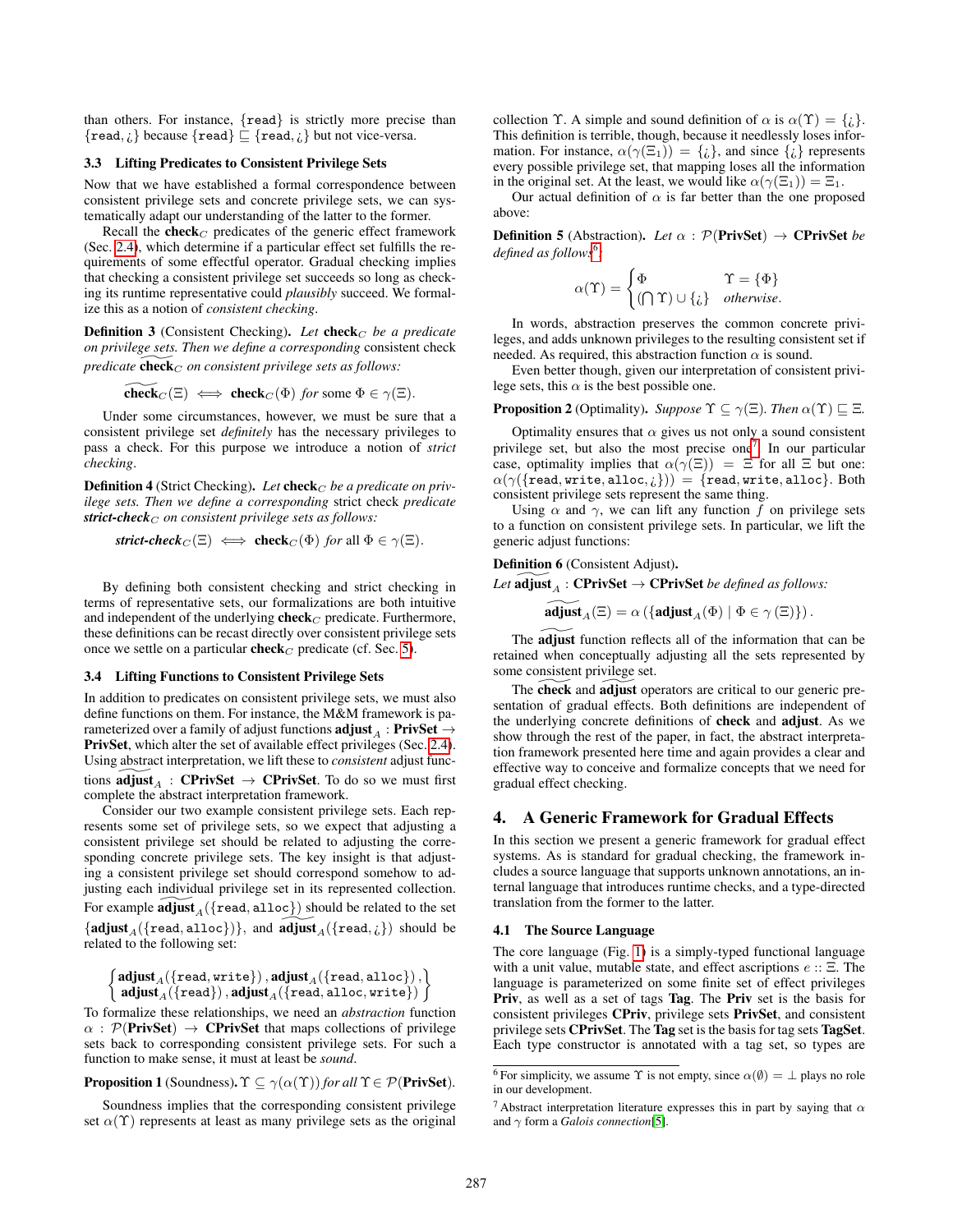$\phi \in$  Priv,  $\xi \in$  CPriv = Priv  $\cup \{\iota\}$  $\Phi \in$  PrivSet =  $\mathcal{P}(\text{Priv})$ ,  $\Xi \in$  CPrivSet =  $\mathcal{P}(\text{CPriv})$ 

$$
\varepsilon \in \mathsf{Tags}\,.\, \pi \in \mathcal{P}(\mathsf{Tags})
$$

|                  |                                 | w ::= $\text{unit}   \lambda x : T \cdot e   l$                                                              | Prevalues              |
|------------------|---------------------------------|--------------------------------------------------------------------------------------------------------------|------------------------|
| $\boldsymbol{v}$ | $\therefore = w_{\varepsilon}$  |                                                                                                              | Values                 |
|                  |                                 | $e$ ::= $x   v   e e   e$ :: $\Xi$                                                                           | Terms                  |
|                  |                                 | $ (\text{ref }e)_{\varepsilon}  \leq  (e:=e)_{\varepsilon} $                                                 |                        |
|                  | $T \quad ::= \quad \pi \; \rho$ |                                                                                                              | <b>Types</b>           |
|                  |                                 | $\rho$ ::= Unit $T \stackrel{\Xi}{\longrightarrow} T$ Ref $T$                                                | PreTypes               |
|                  |                                 | $A \ ::= \ \ \downarrow \uparrow \  \ \pi \downarrow \mid \text{ref} \ \downarrow \   \ \vdots \ \downarrow$ | <b>Adjust Contexts</b> |
|                  |                                 | $ \downarrow:=\uparrow $ $\pi:=\downarrow$                                                                   |                        |
|                  |                                 | C ::= $\pi \pi$   ref $\pi$   $!\pi$   $\pi := \pi$ Check Contexts                                           |                        |

<span id="page-5-0"></span>Figure 1. Syntax of the source language

annotated deeply. Each value-creating expression is annotated with a tag so that effect systems can abstractly track values. The type of a function carries a consistent privilege set Ξ that characterizes the privileges required to execute the function body.

The source language also specifies a set of adjust contexts A and check contexts C. Each adjust context is determined by an evaluation context frame  $f$  (Sec. [4.2\)](#page-5-1). They index **adjust**<sub>A</sub> to determine how privileges are altered when evaluating in a particular context. Similarly, the check contexts correspond to program operations like function application. They index  $\mathbf{check}_C$  to determine which privileges are needed to perform the operation.

Fig. [2](#page-5-2) presents the type system. The judgment  $\Xi$ ;  $\Gamma$ ;  $\Sigma \vdash e : T$ means that the expression e has type T in the lexical environment  $\Gamma$ and store typing  $\Sigma$ , when provided with the privileges  $\Xi$ . Based on the judgment, e is free to perform any of the effectful operations denoted by the privileges in Ξ. If the consistent privilege set contains the unknown privileges  $\lambda$ , then e might also try any other effectful operation, but at runtime a check for the necessary privileges is performed.

Each type rule extends the standard formulation with operations to account for effects. All notions of gradual checking are encapsulated in consistent effect sets  $\Xi$  and operations on them. The [T-Fn] rule associates some sufficient set of privileges with the body of the function. In practice we can deduce a minimal set to avoid spurious checks.

The [T-App] rule illustrates the structure of the non-value typing rules. It enhances the M&M typing rule for function application (similar to [T-Asgn] in Sec. [2.4\)](#page-2-3) to support gradual effects. In particular, each privilege check from the original rule is replaced with a *consistent* counterpart: consistent predicates succeed as long as the consistent privilege sets represent some plausible concrete privilege set, and consistent functions represent information about

what is possible in their resulting consistent set. adjust and check are defined in Sec. [3,](#page-3-1) and we use the same techniques introduced there to lift effect subtyping to a notion of *consistent subtyping*. To do so, we first lift traditional privilege set containment to *consistent containment*:

Definition 7 (Consistent Containment).  $\Xi_1$  *is* consistently contained *in*  $\Xi_2$ , *notation*  $\Xi_1 \subseteq \Xi_2$  *if and only if*  $\Phi_1 \subseteq \Phi_2$  *for* some  $\Phi_1 \in \gamma(\Phi_1)$  and  $\Phi_2 \in \gamma(\Xi_2)^8$  $\Phi_2 \in \gamma(\Xi_2)^8$ .

$$
\boxed{\Xi; \Gamma; \Sigma \vdash e: T}
$$
\n
$$
\text{T-Fn} \quad \frac{\Xi_1; \Gamma, x: T_1; \Sigma \vdash e: T_2}{\Xi; \Gamma; \Sigma \vdash (\lambda x: T_1 \cdot e)_{\varepsilon} : \{\varepsilon\} T_1 \xrightarrow{\Xi} T_2}
$$
\n
$$
\text{T-Unit} \quad \frac{\Sigma(l) = T}{\Xi; \Gamma; \Sigma \vdash \text{unit}_{\varepsilon} : \{\varepsilon\} \text{Unit}}
$$
\n
$$
\text{T-Loc} \quad \frac{\Sigma(l) = T}{\Xi; \Gamma; \Sigma \vdash l_{\varepsilon} : \{\varepsilon\} \text{Ref } T} \quad \text{T-Var} \quad \frac{\Gamma(x) = T}{\Xi; \Gamma; \Sigma \vdash x: T}
$$
\n
$$
\text{adjust}_{\bot \uparrow}(\Xi); \Gamma; \Sigma \vdash e_1 : \pi_1 (T_1 \xrightarrow{\Xi} T_3)
$$
\n
$$
\text{adjust}_{\pi_1 \downarrow}(\Xi); \Gamma; \Sigma \vdash e_2 : \pi_2 \rho_2
$$
\n
$$
\text{T-App} \quad \frac{\pi_1 (T_1 \xrightarrow{\Xi} T_3) \le \pi_1 (\pi_2 \rho_2 \xrightarrow{\Xi} T_3)}{\Xi; \Gamma; \Sigma \vdash e_1 e_2 : T_3}
$$
\n
$$
\text{T-Eff} \quad \frac{\Xi_1; \Gamma; \Sigma \vdash e: T \quad \Xi_1 \sqsubseteq \Xi}{\Xi; \Gamma; \Sigma \vdash (e::\Xi_1): T}
$$
\n
$$
\text{adjust}_{\text{ref} \downarrow}(\Xi); \Gamma; \Sigma \vdash e: \pi \rho}
$$
\n
$$
\text{T-Ref} \quad \frac{\text{check}_{\text{ref}}}{\Xi; \Gamma; \Sigma \vdash (\text{ref } e)_{\varepsilon} : \{\varepsilon\} \text{Ref } \pi \rho}
$$
\n
$$
\text{adjust}_{\bot}(\Xi); \Gamma; \Sigma \vdash e: \pi \text{Ref } T
$$
\n
$$
\text{T-Der} \quad \frac{\text{check}_{\text{tr}}(\Xi)}{\Xi; \Gamma; \Sigma \vdash (e::\Xi_1): T} \quad \text{rel} \quad \pi \text{Ref } T}
$$
\n
$$
\text{align}_{\tau_1 \vdash \pi_1}(\Xi); \Gamma; \Sigma \
$$

<span id="page-5-2"></span>Figure 2. Type system for the source language

Consistent containment means that privilege set containment may hold unless we guarantee that it cannot. Of course, this claim must sometimes be protected with a runtime check in the internal language, as discussed further in the next section. Consistent subtyping  $\leq$  is defined by replacing the privilege subset premise of traditional effect subtyping with consistent containment.

|                                  | $T_3 \lesssim T_1$ $T_2 \lesssim T_4$                                                                      |
|----------------------------------|------------------------------------------------------------------------------------------------------------|
| $\pi_1 \subset \pi_2$            | $\pi_1 \subseteq \pi_2$ $\Xi_1 \sqsubseteq \Xi_2$                                                          |
| $\pi_1 \rho \lesssim \pi_2 \rho$ | $\pi_1 T_1 \stackrel{\Xi_1}{\longrightarrow} T_2 \lesssim \pi_2 T_3 \stackrel{\Xi_2}{\longrightarrow} T_4$ |

This relation expresses plausible substitutability. Consistent containment is not transitive, and as a result neither is consistent subtyping. This property is directly analogous to consistent subtyping for gradual object systems [\[22\]](#page-12-6).

All other rules in the type system can be characterized as consistent liftings of the corresponding M&M rules. Each uses  $\text{adjust}_{A}$ to type subexpressions, and check $C$  to check privileges.

Finally, [T-Eff] reflects the consistent counterpart of static effect ascriptions, which do not appear in the M&M system. The rule requires that the ascribed consistent privileges be consistently contained in the current consistent privileges. Ascribing  $\zeta$  delays some privilege checks to runtime, as discussed next.

#### <span id="page-5-1"></span>4.2 The Internal Language

The semantics of the source language is given by a type-directed translation to an internal language that makes runtime checks ex-

<span id="page-5-3"></span><sup>&</sup>lt;sup>8</sup>We give  $\subseteq$  a simple direct characterization in Sec. [4.2.](#page-5-1)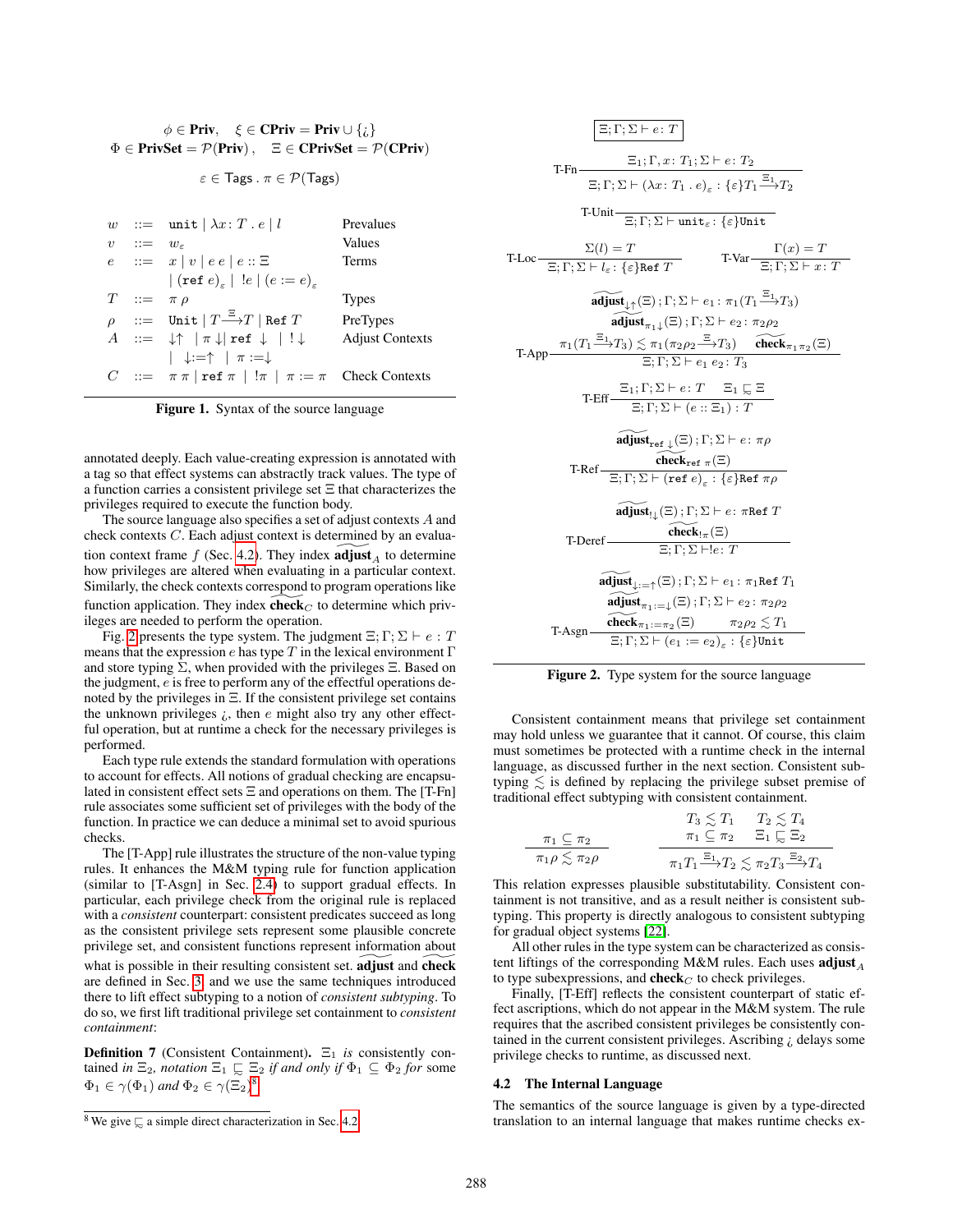$$
e ::= \dots | \text{ Error} | \langle T \Leftarrow T \rangle e \quad \text{Terms}
$$
\n
$$
f ::= \bigcup_{\square} e \mid v \square | (\text{ref } \square)_{\varepsilon} \quad \text{Frames}
$$
\n
$$
g ::= \bigcap_{\square} (\square := e)_{\varepsilon} | (w_{\varepsilon} := \square)_{\varepsilon}
$$
\n
$$
g ::= \bigcap_{\square} (\square := e)_{\varepsilon} | (w_{\varepsilon} := \square)_{\varepsilon} \quad \text{Error Frames}
$$
\n
$$
| \text{restrict } \Xi \square
$$

<span id="page-6-0"></span>

 $\Xi$ ; Γ; Σ  $\vdash e: T$ 

$$
\overbrace{\text{adjust}_{\downarrow\uparrow}(\Xi)};\Gamma;\Sigma\vdash e_1:\pi_1(T_1\xrightarrow{\Xi_1}T_3)
$$
\n
$$
\overbrace{\text{adjust}_{\pi_1\downarrow}(\Xi)};\Gamma;\Sigma\vdash e_2:\pi_2\rho_2
$$
\n
$$
\text{IT-App}\quad\overbrace{\Xi;\Gamma;\Sigma\vdash e_1\oplus \gamma_3\leq \ldots\pi_1\pi_2\rho_2\xrightarrow{\Xi_2}T_3}
$$
\n
$$
\Gamma\vdash \text{Cap}\quad\overbrace{\Xi;\Gamma;\Sigma\vdash e:\Gamma_0\quad T_0\leq:\Gamma_1\quad T_1\leq T_2}
$$
\n
$$
\text{IT-Cast}\quad\overbrace{\Xi;\Gamma;\Sigma\vdash e:\Gamma}\quad T_0\quad T_0\leq:\Gamma_1\quad T_1\leq T_2
$$
\n
$$
\text{IT-Has}\quad\overbrace{\Xi;\Gamma;\Sigma\vdash \text{has }\Phi e:\Gamma}\quad\text{IT-Error}\quad\overline{\Xi;\Gamma;\Sigma\vdash \text{Error}:\Gamma}
$$
\n
$$
\text{IT-Rst}\quad\overbrace{\Xi;\Gamma;\Sigma\vdash e:\Gamma}\quad\text{IT-Error}\quad\overline{\Xi;\Gamma;\Sigma\vdash \text{Error}:\Gamma}
$$
\n
$$
\text{allist}_{\text{ref}\downarrow}(\Xi);\Gamma;\Sigma\vdash e:\Gamma
$$
\n
$$
\text{allist}_{\text{ref}\downarrow}(\Xi);\Gamma;\Sigma\vdash e:\pi\rho
$$
\n
$$
\text{strict-check}_{\text{ref}\pi}(\Xi)
$$
\n
$$
\text{IT-Ref}\quad\overbrace{\Xi;\Gamma;\Sigma\vdash (\text{ref }e)_{\varepsilon}:\{\varepsilon\}\text{Ref }\pi\rho}
$$
\n
$$
\text{alljust}_{\text{t}\downarrow}(\Xi);\Gamma;\Sigma\vdash e:\pi\text{Ref }T
$$
\n
$$
\text{Isif}\quad\overbrace{\Xi;\Gamma;\Sigma\vdash e:\Gamma}\quad\text{and}\quad\overbrace{\Xi;\Gamma;\Sigma\vdash e:\Gamma}
$$
\n
$$
\text{alljust}_{\text{t}\downarrow\colon=\uparrow}(\Xi);\Gamma;\Sigma\vdash e:\pi_1\text{Ref }T_1
$$
\n
$$
\text{alljust}_{\text{t}\downarrow\colon=\uparrow}(\Xi);\Gamma;\Sigma\vdash e:\pi_2\rho_2
$$
\n<math display="</math>

<span id="page-6-1"></span>Figure 4. Typing rules for the internal language

plicit. This section presents the internal language. The translation is presented in Sec. [4.3.](#page-8-0)

Fig. [3](#page-6-0) presents the syntax of the internal language. It extends the source language with explicit features for managing runtime effect checks. The Error construct indicates that a runtime effect check failed, and aborts the rest of the computation. Casts  $\langle T \leftarrow T \rangle e$ express type coercions between consistent types. The has operation checks for the availability of particular effect privileges at runtime. The restrict operation restricts the privileges available while evaluating its subexpression.

Frames represent evaluation contexts in our small-step semantics. By using frames, we present a system with structural semantics like the M&M framework while defining fewer evaluation rules as in a reduction semantics.

*Static semantics* The type system of the internal language (Fig. [4\)](#page-6-1) mostly extends the surface language type system, with a few critical differences. First, recall that type rules for source language operators, like function application [T-App], verify effects based on *consistent* checking: so long as some representative privilege set is checkable, the expression is accepted. In contrast, the internal language introduces new typing rules for these operators, like [IT-App] (changes highlighted in gray).

In the internal language, effectful operations *must* have enough privileges to be performed: plausibility is not sufficient anymore. As we see in the next section, consistent checks from source programs are either resolved statically or rely on runtime privilege checks to guarantee satisfaction before reaching an effectful operation. For this reason, uses of check ^are replaced with *strict-check* (Sec. [3.3,](#page-4-3) Def. [4\)](#page-4-4). Consistent subtyping  $\leq$  is replaced with a notion of subtyping <: that is based on ordinary set containment for consistent privilege sets and tags:

|                                    |  | $T_3 \lt: T_1 \quad T_2 \lt: T_4$                                                                    |
|------------------------------------|--|------------------------------------------------------------------------------------------------------|
| $\pi_1 \subset \pi_2$              |  | $\pi_1 \subset \pi_2$ $\Xi_1 \subset \Xi_2$                                                          |
| $\pi_1 \rho \lt \colon \pi_2 \rho$ |  | $\pi_1 T_1 \stackrel{\Xi_1}{\longrightarrow} T_2 <: \pi_2 T_3 \stackrel{\Xi_2}{\longrightarrow} T_4$ |

The intuition is that an expression that can be typed with a given set of consistent permissions should still be typable if additional permissions become available. We formalize this intuition below.

In addition to ordinary set containment, the internal language depends on a stronger notion of containment that focuses on statically known permissions. A consistent privilege set represents some number of concrete privilege sets, each containing some different privileges, but most consistent privilege sets have some reliable information. For instance, any set represented by  $\Xi$  = {read, ?} may have a variety of privileges, but any such set will surely contain the read privilege. We formalize this idea in terms of concretization as the *static part* of a consistent privilege set.

Definition 8 (Static Part). *The* static part *of a consistent privilege set,*  $|\cdot|$  : **CPrivSet**  $\rightarrow$  **PrivSet** *is defined as* 

$$
|\Xi| = \bigcap \gamma(\Xi).
$$

The definition directly embodies the intuition of "all reliable information," but this operation also has a simple direct characterization:  $|\Xi| = \Xi \setminus \{i\}.$ [9](#page-6-2)

Using the notion of static part, we define the concept of *static containment* for consistent privilege sets.

**Definition 9** (Static Containment).  $\Xi_1$  *is* statically contained *in*  $\Xi_2$ , *notation*  $\Xi_1 \leq \Xi_2$ , *if and only if*  $|\Xi_1| \subseteq |\Xi_2|$ .

The intuition behind static containment is that an expression can be safely used in any context that is guaranteed to provide at least its statically-known privilege requirements.

We need static containment to help us characterize effect subsumption in the internal language. Privilege subsumption says that if  $\Phi$  is sufficient to type e, then so can any larger set  $\Phi'$  [\[25\]](#page-12-12). To establish this, we must consider properties of both *strict-check* and adjust. Conveniently, *strict-check* is monotonic with respect to consistent privilege set containment.

#### Lemma 3.

*If* strict-check<sub>C</sub>( $\Xi_1$ ) and  $\Xi_1 \subseteq \Xi_2$  then strict-check<sub>C</sub>( $\Xi_2$ ).

To the contrary, though, **adjust** is not monotonic with respect to set containment on consistent privilege sets. Instead, it *is* monotonic with respect to static containment.

**Lemma 4.** *If*  $\Xi_1 \leq \Xi_2$  *then* adjust  $_C (\Xi_1) \leq$  adjust  $_C (\Xi_2)$ 

We exploit this to establish effect subsumption.

<span id="page-6-2"></span><sup>&</sup>lt;sup>9</sup> The  $\gamma$ -based definition is useful for proving Strong Effect Subsumption (Prop. [5](#page-7-0) below).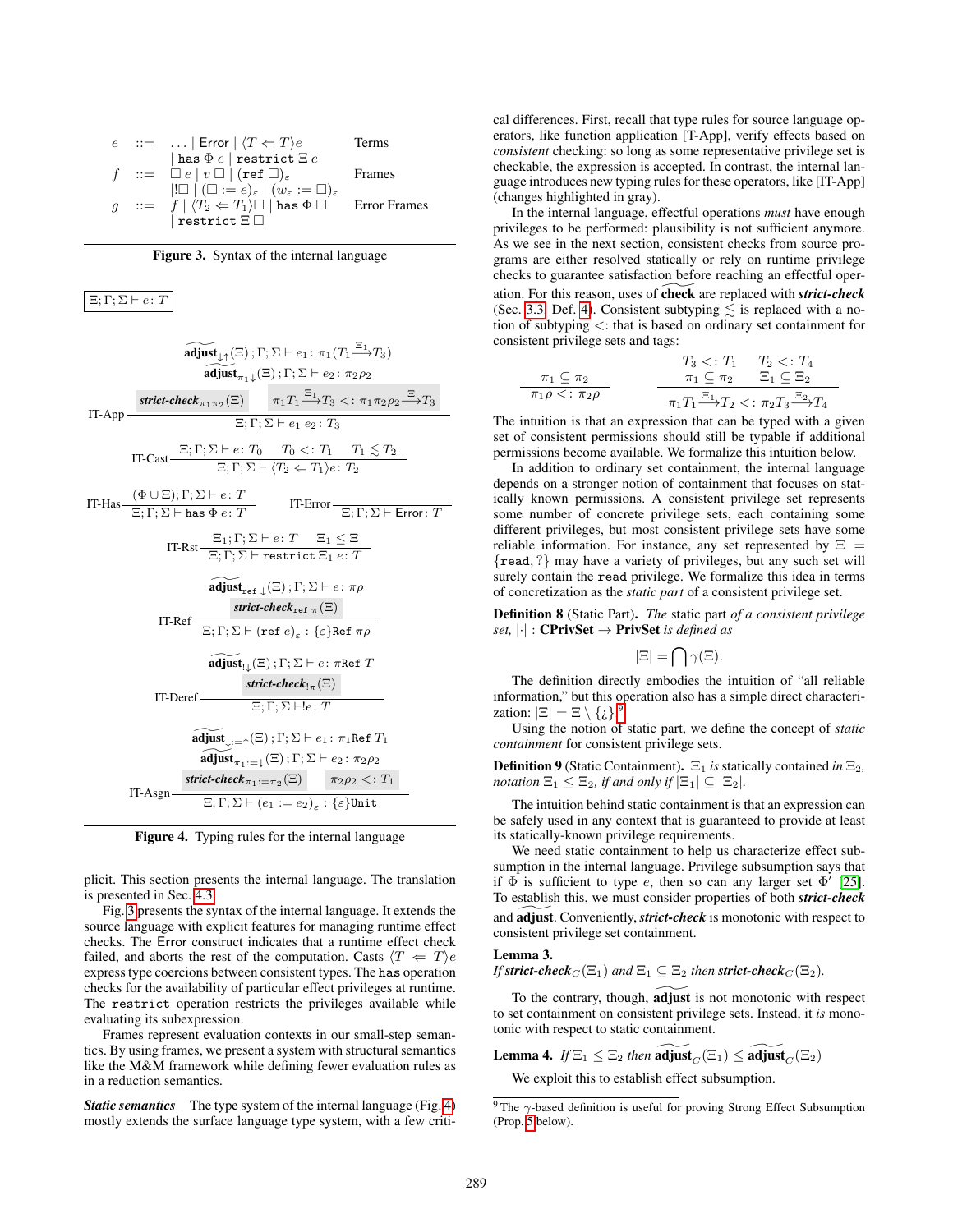| E-Ref $\frac{\text{check}_{\text{ref} }\{\varepsilon_1\}(\Phi) \quad l \notin \text{dom}(\mu)}{\Phi \vdash (\text{ref } w_{\varepsilon_1})_{\varepsilon_2} \mid \mu \to l_{\varepsilon_2} \mid \mu[l \mapsto w_{\varepsilon_1}]}$            |                                                             | E-Asgn $\frac{\text{check}_{\{\varepsilon_1\}:=\{\varepsilon_2\}}(\Phi)}{\Phi \vdash (l_{\varepsilon_1} := w_{\varepsilon_2})_{\varepsilon}   \mu \rightarrow \text{unit}_{\varepsilon}   \mu   l \mapsto w_{\varepsilon_2}}$                                                                                                                                                                                                                                                                                          |
|----------------------------------------------------------------------------------------------------------------------------------------------------------------------------------------------------------------------------------------------|-------------------------------------------------------------|------------------------------------------------------------------------------------------------------------------------------------------------------------------------------------------------------------------------------------------------------------------------------------------------------------------------------------------------------------------------------------------------------------------------------------------------------------------------------------------------------------------------|
|                                                                                                                                                                                                                                              |                                                             |                                                                                                                                                                                                                                                                                                                                                                                                                                                                                                                        |
| E-Deref <b>check</b> <sub>!{<math>\varepsilon</math>}</sub> ( $\Phi$ ) $\mu$ ( $l$ ) = v<br>E-Frame <b>adjust</b> <sub>A(f)</sub> ( $\Phi$ ) + e   $\mu \rightarrow e'$   $\mu'$<br>E-Frame $\Phi$ + f[e]   $\mu \rightarrow f[e']$   $\mu'$ |                                                             | E-Error $\boxed{\Phi \vdash q[\text{Error}] \mid \mu \to \text{Error} \mid \mu}$                                                                                                                                                                                                                                                                                                                                                                                                                                       |
| E-Has-T<br>$\Phi' \subseteq \Phi \qquad \Phi \vdash e \mid \mu \rightarrow e' \mid \mu'$                                                                                                                                                     | E-Has-V                                                     | E-Has-F<br>$\Phi' \not\subset \Phi$                                                                                                                                                                                                                                                                                                                                                                                                                                                                                    |
| $\Phi \vdash$ has $\overline{\Phi' e \mid \mu \to}$ has $\Phi' e' \mid \mu'$                                                                                                                                                                 | $\Phi \vdash$ has $\Phi' v \mid \mu \rightarrow v \mid \mu$ | $\Phi \vdash$ has $\Phi' e \mid \mu \rightarrow$ Error $\mid \mu$                                                                                                                                                                                                                                                                                                                                                                                                                                                      |
| E-Rst-V $\Phi$ + restrict $\Xi$ v   $\mu \rightarrow v$   $\mu$                                                                                                                                                                              |                                                             | E-Rst $\frac{\Phi'' = \max \{\Phi' \in \gamma(\Xi) \mid \Phi' \subseteq \Phi\}}{\Phi \vdash \text{restrict} \Xi \in  \mu \to \text{restrict} \Xi \in'  \mu' }$                                                                                                                                                                                                                                                                                                                                                         |
| E-App                                                                                                                                                                                                                                        | E-Cast-Frame                                                | E-Cast-Id                                                                                                                                                                                                                                                                                                                                                                                                                                                                                                              |
| check $\{\varepsilon_1\}$ { $\varepsilon_2$ } ( $\Phi$ )                                                                                                                                                                                     | $\Phi \vdash e \mid \mu \rightarrow e' \mid \mu'$           | $\varepsilon \in \pi_1 \quad \pi_1 \subseteq \pi_2$                                                                                                                                                                                                                                                                                                                                                                                                                                                                    |
| $\Phi \vdash (\lambda x \colon T_1 \cdot e)_{\varepsilon_1} w_{\varepsilon_2} \mid \mu \to [w_{\varepsilon_2}/x] \, e \mid \mu$                                                                                                              |                                                             | $\overline{\Phi} \vdash \langle T_2 \Leftarrow T_1 \rangle e \mid \mu \to \langle T_2 \Leftarrow T_1 \rangle e' \mid \mu' \qquad \overline{\Phi} \vdash \langle \pi_2 \rho \Leftarrow \pi_1 \rho \rangle w_{\varepsilon} \mid \mu \to w_{\varepsilon} \mid \mu'$                                                                                                                                                                                                                                                       |
| E-Cast-Fn                                                                                                                                                                                                                                    |                                                             |                                                                                                                                                                                                                                                                                                                                                                                                                                                                                                                        |
|                                                                                                                                                                                                                                              | $\varepsilon \in \pi_1 \qquad \pi_1 \subseteq \pi_2$        |                                                                                                                                                                                                                                                                                                                                                                                                                                                                                                                        |
|                                                                                                                                                                                                                                              |                                                             | $\Phi \vdash \langle \pi_2 T_{21} \xrightarrow{\Xi_2} T_{22} \Leftarrow \pi_1 T_{11} \xrightarrow{\Xi_1} T_{12} \rangle (\lambda x \colon T_{11} \cdot e)_{\varepsilon} \mid \mu \to (\lambda x \colon T_{21} \cdot \langle T_{22} \Leftarrow T_{12}) \text{restrict} \; \Xi_2 \text{ has } \left( \left  \Xi_1 \right  \setminus \left  \Xi_2 \right  \right) \; \left[ \left( \langle T_{11} \Leftarrow T_{21} \rangle x \rangle / x \right] e \right)_{\varepsilon} \mid \mu \to (\varepsilon_1 T_{11} \cdot e)_{\$ |

<span id="page-7-2"></span>Figure 5. Small-step semantics of the internal language

<span id="page-7-0"></span>Proposition 5 (Strong Effect Subsumption).  $If \Xi_1; \Gamma; \Sigma \vdash e : T \text{ and } \Xi_1 \leq \Xi_2 \text{, then } \Xi_2; \Gamma; \Sigma \vdash e : T.$ 

*Proof.* By induction over the typing derivations  $\Xi_1$ ;  $\Gamma$ ;  $\Sigma \vdash e$ : T.

Corollary 6 (Effect Subsumption).  $If \Xi_1; \Gamma; \Sigma \vdash e : T \text{ and } \Xi_1 \subseteq \Xi_2 \text{, then } \Xi_2; \Gamma; \Sigma \vdash e : T.$ 

 $\Box$ *Proof.* Set containment implies static containment.

We now turn to the new syntactic forms of the internal language. Casts represent explicit dynamic checks for consistent subtyping relationships. The has operator checks if the privileges in  $\Phi$  are currently available. Its subexpression  $e$  is typed using the consistent set that is extended statically with  $\Phi$ .<sup>[10](#page-7-1)</sup>

The restrict operator constrains its subexpression to be typable in a consistent privilege set that is statically-contained in the current set. Since  $\zeta$  does not play a role in static containment, the set  $\Xi_1$  can introduce dynamism that was not present in  $\Xi$ . As we will see when we translate source programs, this is key to how ascription can introduce more dynamism into a program.

As it happens, we can use notions from this section to simply characterize notions that we, for reasons of conceptual clarity, defined using the concretization function and collections of plausible privilege sets. The concretization-based definitions clearly formalize our intentions, but these new extensionally equivalent characterizations are well suited to efficient implementation.

First, we can characterize consistent containment as an extension of static containment, and strict checking as simply checking the statically known part of a consistent privilege set.

## Proposition 7.

*1.*  $\Xi_1 \sqsubseteq \Xi_2$  *if and only if*  $\Xi_1 \subseteq \Xi_2$  *or*  $\zeta \in \Xi_2$ *.* 

*2. strict-check* $_C(\Xi)$  *if and only if* **check** $_C(|\Xi|)$ *.* 

Furthermore, we can characterize consistent checking based on whether the consistent privilege set in question contains unknown privileges.

## Proposition 8.

1. If 
$$
i \in \Xi
$$
 then  $\widetilde{\text{check}}_C(\Xi)$  if and only if  $\text{check}_C(\text{PrivSet})$ .

*2. If*  $\iota \notin \Xi$  *then* **check** $C(\Xi)$  *if and only if* **check** $C(\Xi)$ *.* 

*Dynamic semantics* Fig. [5](#page-7-2) presents the evaluation rules of the internal language. The judgment  $\Phi \vdash e \mid \mu \rightarrow e' \mid \mu'$  means that under the privilege set  $\Phi$  and store  $\mu$ , the expression e takes a step to  $e'$  and  $\mu'$ . Effectful constructs consult  $\Phi$  to determine whether they have sufficient privileges to proceed.

The has expression checks dynamically for privileges. If the privileges in  $\Phi$  are available, then execution may proceed: if not, then an Error is thrown. Note that in a real implementation, has only needs to check for privileges once: the semantics keeps has around only to support our type safety proof.

The restrict expression restricts the privileges available in the dynamic extent of the current subexpression. The intuition is as follows. Ξ represents any number of privilege sets. At least one of those sets must be contained in  $\Phi$  or the program gets stuck: restrict cannot add new privileges. So restrict limits its subexpression to the largest subset of currently available privileges that  $\Xi$  can represent. In practice, this means that if  $\Xi$  is fully static, then  $\Xi$  represents only one subset  $\Phi'$  of  $\Phi$  and the subexpression can only use those privileges. If  $i \in \Xi$ , then  $\Xi$  can represent *all* of Φ, so the privilege set is not restricted at all. This property of restrict enables ascription to support dynamic privileges.

Since function application is controlled under some effect disciplines, the  $[E-App]$  rule is guarded by the  $check_{app}$  predicate inherited from the M&M framework. If this check fails, then the program is stuck. More generally, any effectful operation added to the framework is guarded by such a check. These checks are needed to give intensional meaning to our type safety theorem: if programs never get stuck, then any effectful operation that is encountered must have the proper privileges to run. This implies that either the permissions were statically inferred by the type checker, or the operation is guarded by a has expression, which throws an Error if needed privileges are not available. It also means that thanks to

<span id="page-7-1"></span><sup>&</sup>lt;sup>10</sup> Note that  $\Phi \cup \Xi$  is the same as lifting the function  $f(\Phi') = \Phi \cup \Phi'$ , and  $\Phi \subsetneq \Xi$  is the same as lifting the predicate  $P(\Phi') = \Phi \subseteq \Phi'$ .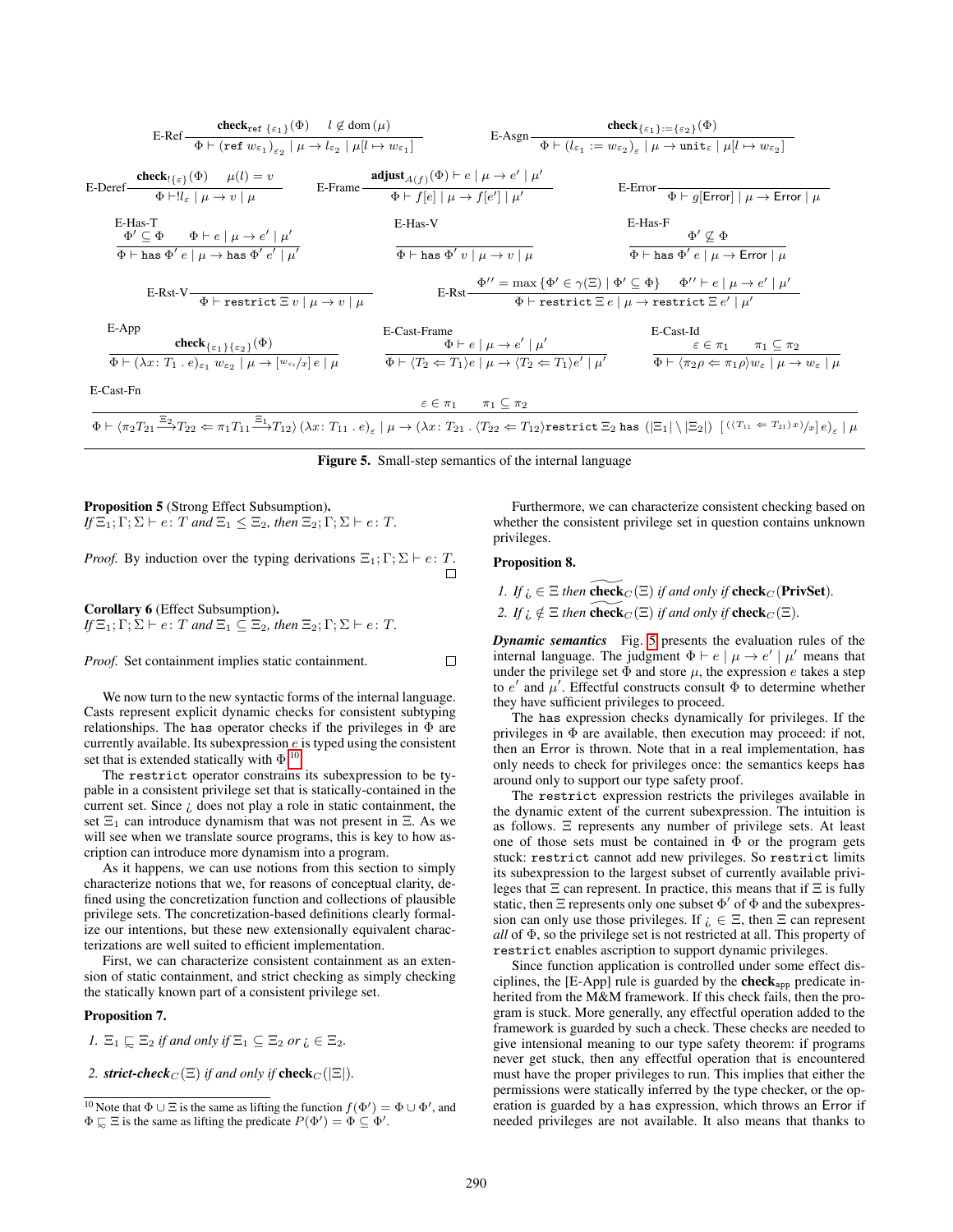type safety, an actual implementation would not need *any* of the  $\mathbf{check}_C$  checks: the has checks suffice. This supports the pay-asyou-go principle of gradual checking.

Higher-order casts incrementally verify at runtime that consistent subtyping really implies privilege set containment. In particular they guard function calls. First, they restrict the set of available privileges to detect privilege inconsistencies in the function body. Then, they check the resulting privilege set for the minimal privileges needed to validate the containment relationship. Intuitively, we only need to check for the statically determined permissions that are not already accounted for.

To illustrate, consider the following example:{read, alloc}  $\subseteq$  $\{read, i\}$  because alloc *could* be in a representative of  $\{read, i\}$ , but {read, alloc}  $\not\subseteq$  {read,  $\lambda$ } since that is not definitely true. Thus, to be sure at runtime, we must check for

 $|\{\texttt{read}, \texttt{alloc}\}| \setminus |\{\texttt{read}, \textcolor{red}{\dot{ \iota}}\}| = \{\texttt{alloc}\}.$  Note that the rule [E-Cast-Fn] uses the standard approach to higher-order casts due to Findler and Felleisen [\[8\]](#page-12-18). As a formalization convenience, the rule uses substitution directly rather than function application so as to protect the implementation internals from effect checks and adjustments. In practice the internal language would simply use function application without checking or adjusting privileges.

*Type safety* We prove type safety in the style of Wright and Felleisen [\[27\]](#page-12-19). Program execution begins with a closed term  $e$  as well as an initial privilege set Φ. The initial program must be well typed and the privilege set must be represented by the consistent privilege set  $\Xi$  used to type the program. Under these conditions, the program will not get stuck.

Our statements of Progress and Preservation introduce the representation restrictions between consistent privilege sets and the privilege sets used as contexts for evaluation. These restrictions can be summarized in that typing ensures that evaluation does not get stuck in any particular context represented statically.<sup>[11](#page-8-1)</sup>

**Theorem 9** (Progress). *Suppose*  $\Xi$ ;  $\emptyset$ ;  $\Sigma \vdash e$ : *T. Then either e is a value v, an* Error, *or*  $\Phi \vdash e \mid \mu \rightarrow e' \mid \mu'$  for all privilege sets  $\Phi \in \gamma(\Xi)$  *and for any store*  $\mu$  *such that*  $\emptyset \mid \Sigma \vdash \mu$ *.* 

*Proof.* By structural induction over derivations of  $\Xi$ ;  $\emptyset$ ;  $\Sigma \vdash e$ : T.  $\Box$ 

**Theorem 10** (Preservation). *If*  $\Xi$ ;  $\Gamma$ ;  $\Sigma \vdash e$ : *T*, and  $\Phi \vdash e \mid \mu \rightarrow e' \mid \mu'$  for  $\Phi \in \gamma(\Xi)$  and  $\Gamma \mid \Sigma \vdash \mu$ , then  $\Gamma \mid \Sigma' \vdash \mu'$  and  $\Xi$ ;  $\Gamma$ ;  $\Sigma' \vdash e'$ :  $T'$  for some  $T' <: T$  and  $\Sigma' \supseteq \Sigma$ .

*Proof.* By structural induction over the typing derivation. Preservation of types under substitution for values (required for [E-App]) and for identifiers (required for [E-Cast-Fn]) follows as a standard proof since neither performs effects. □

#### <span id="page-8-0"></span>4.3 Translating Source Programs to the Internal Language

Fig. [6](#page-8-2) presents the type-directed translation of source programs to the internal language (the interesting parts have been highlighted). The translation uses static type and effect information from the source program to determine where runtime checks are needed in the corresponding internal language program. In particular, any consistent check, containment, or subtyping that is not also a strict check, static containment, or static subtyping, respectively, must be guarded by a has expression (for checks and containments) or a cast (for subtypings).

Recall from Sec. [4.2](#page-5-1) that the has expression checks if some particular privileges are available at runtime. The translation system determines for each program point which privileges (if any)

| $\Xi; \Gamma; \Sigma \vdash e \Rightarrow e : T$                                                                                                                                                                                                                                            |
|---------------------------------------------------------------------------------------------------------------------------------------------------------------------------------------------------------------------------------------------------------------------------------------------|
| $\Xi_1;\Gamma,x\colon T_1;\Sigma\vdash e\Rightarrow e'\colon T_2$<br>$C-Fn$ —                                                                                                                                                                                                               |
| $\Xi ; \Gamma ; \Sigma \vdash (\lambda x \colon T_1 \ . \ e)_{\varepsilon} \Rightarrow (\lambda x \colon T_1 \ . \ e')_{\varepsilon} : \{ \varepsilon \} T_1 \displaystyle \mathop{\longrightarrow}^{\Xi_1} T_2$                                                                            |
| C-Unit $\overline{\Xi; \Gamma; \Sigma \vdash \text{unit}_{\varepsilon} \Rightarrow \text{unit}_{\varepsilon} : \{\varepsilon\} \text{Unit}}$                                                                                                                                                |
| $C\text{-}\text{Var}\frac{\Gamma(x) = T}{\Xi: \Gamma: \Sigma \vdash x \Rightarrow x: T}$                                                                                                                                                                                                    |
| C-Loc $\frac{\Sigma(l) = T}{\Xi; \Gamma; \Sigma \vdash l_{\varepsilon} \Rightarrow l_{\varepsilon} : \{\varepsilon\} \text{Ref } T}$                                                                                                                                                        |
| adjust <sub><math>\downarrow</math><math>\uparrow</math></sub> $(\Xi)$ ; $\Gamma$ ; $\Sigma \vdash e_1 \Rightarrow e'_1$ : $\pi_1(T_1 \xrightarrow{\Xi_1} T_3)$<br>adjust <sub><math>\pi_1 \downarrow (\Xi)</math></sub> ; $\Gamma$ ; $\Sigma \vdash e_2 \Rightarrow e'_2$ : $\pi_2 \rho_2$ |
| $e'_{1} = (\langle \langle \pi_1(\pi_2\rho_2 \overline{\rightharpoonup} T_3) \leftarrow \pi_1(T_1 \overline{\rightharpoonup} T_3) \rangle) e'_{1})$                                                                                                                                         |
| $\pi_1(T_1 \xrightarrow{\Xi_1} T_3) \lesssim \pi_1(\pi_2 \rho_2 \xrightarrow{\Xi} T_3)$<br>$\Phi = \overline{\Delta_{\pi_1 \pi_2}(\Xi)}$<br>check <sub><math>\pi_1</math></sub> $\pi_2$ ( $\Xi$ )<br>$C-App-$                                                                               |
| $\Xi; \Gamma; \Sigma \vdash e_1 \ e_2 \Rightarrow$ insert-has? $(\Phi, e_1' \ e_2') : T_3$                                                                                                                                                                                                  |
| $C$ -Eff<br>$\Xi_1;\Gamma;\Sigma\vdash e\Rightarrow e' : T \qquad \Xi_1\sqsubseteq \Xi$<br>$\Phi = ( \Xi_1  \setminus  \Xi )$                                                                                                                                                               |
| $\Xi; \Gamma; \Sigma \vdash (e :: \Xi_1) \Rightarrow$ insert-has?( $\Phi$ , restrict $\Xi_1 e'$ ) : T                                                                                                                                                                                       |
| C-Ref<br>adjust <sub>ref</sub> $_{\perp}(\Xi)$ ; $\Gamma$ ; $\Sigma \vdash e \Rightarrow e'$ : $\pi \rho$<br>check <sub>ref</sub> $\pi(\Xi)$ $\Phi = \Delta_{\text{ref}} \pi(\Xi)$                                                                                                          |
| $\Xi; \Gamma; \Sigma \vdash (\texttt{ref } e)_{\varepsilon} \Rightarrow \textit{insert-has?}(\Phi, (\texttt{ref } e')_{\varepsilon}) : \{\varepsilon\} \texttt{Ref } \pi \rho$                                                                                                              |
| adjust <sub>L</sub> $(\Xi)$ ; $\Gamma$ ; $\Sigma \vdash e \Rightarrow e'$ : $\pi$ Ref T<br>check $_{!\pi}(\Xi)$<br>$\Phi = \Delta_{!\pi}(\Xi)$<br>C-Deref-<br>$\Xi; \Gamma; \Sigma \vdash !e \Rightarrow \textit{insert-has?}(\Phi, !e') : T$                                               |
| C-Asgn                                                                                                                                                                                                                                                                                      |
| adjust <sub><math>\downarrow:=\uparrow(\Xi)</math></sub> ; $\Gamma; \Sigma \vdash e_1 \Rightarrow e_1': \pi_1 \text{Ref } T_1$<br>adjust <sub><math>\pi_1:={\downarrow}(\Xi)</math>; <math>\Gamma: \Sigma \vdash e_2 \Rightarrow e'_2: \pi_2 \rho_2</math></sub>                            |
| $\pi_2 \rho_2 \lesssim T_1$ $\Phi = \Delta_{\pi_1 := \pi_2} (\Xi)$<br>check $_{\pi_1:=\pi_2}(\Xi)$                                                                                                                                                                                          |
| $\Xi ; \Gamma ; \Sigma \vdash (e_1 := e_2)_\varepsilon \Rightarrow \textit{insert-has?} (\Phi, \big(e_1' := e_2'\big)_\varepsilon \,):\, \{\varepsilon\}$ Unit                                                                                                                              |
| Figure 6. Translation of source programs to the internal language                                                                                                                                                                                                                           |

<span id="page-8-2"></span>

must be checked. Since the generic framework imposes only privilege and tag monotonicity restrictions on the check and adjust functions, deducing these checks can be subtle.

Consider a hypothetical check predicate for a mutable state effect discipline:

$$
\mathop{\bf check}\nolimits_C(\Phi)\iff \mathop{\bf read}\nolimits\in \Phi \text{ or write}\in \Phi.
$$

Though strange here, an effect discipline that is satisfied by one of two possible privileges is generally plausible, and in fact satisfies the monotonicity restrictions. When, say, the consistent check **check** $C$ ({ $i$ }) succeeds in some program, which privileges should be checked at runtime?

The key insight is that the internal language program must check for all privileges that can produce a minimal satisfying privilege set.

<span id="page-8-1"></span><sup>&</sup>lt;sup>11</sup> We also proved soundness for a minimal system with neither tags nor state.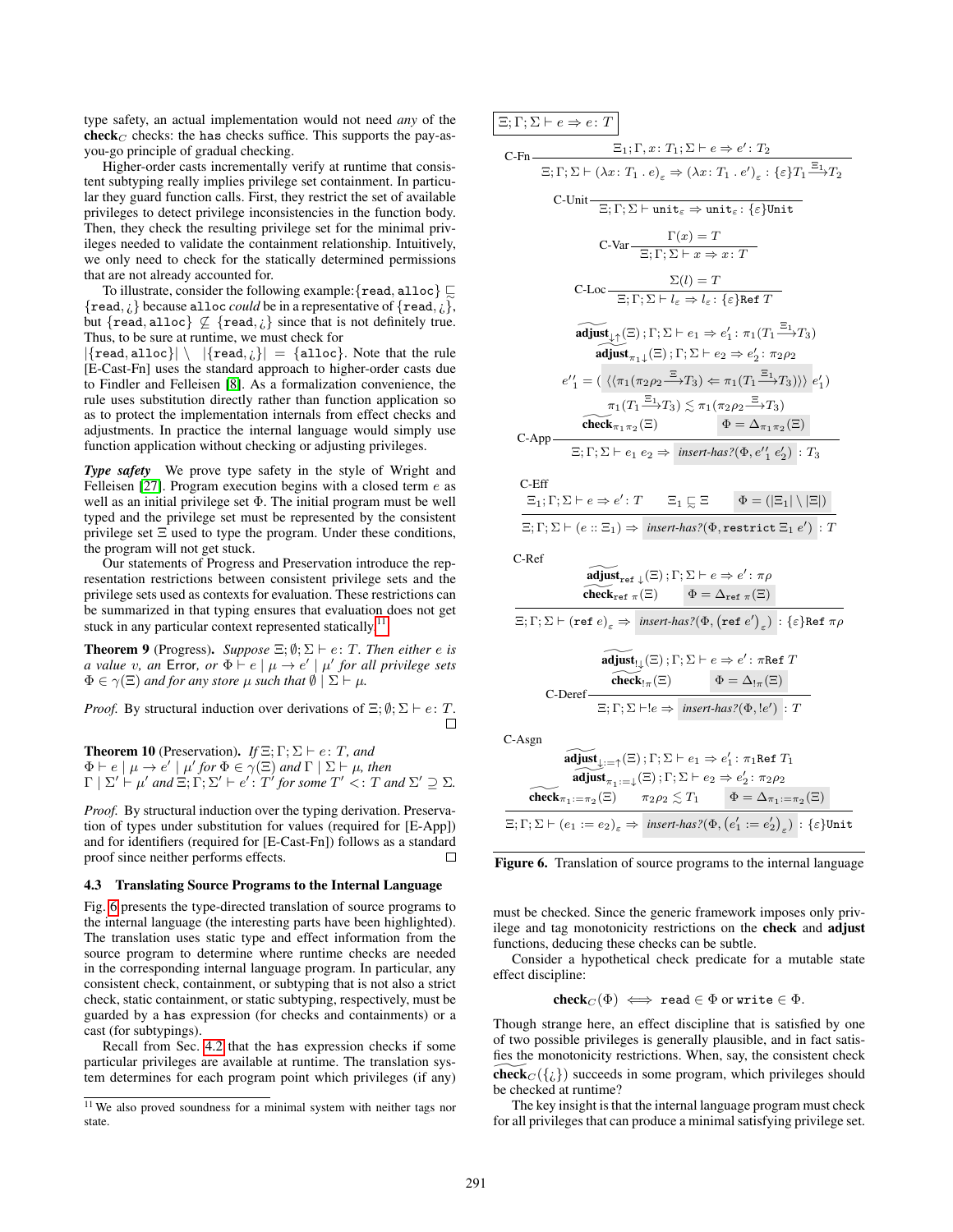In the case of the above example, we must conservatively check for *both* read and write. However, we do not need to check for any privileges that are already known to be statically available.

We formalize this general idea as follows. First, since we do not want to require and check for any more permissions than needed, we only consider all possible *minimal* privilege sets that satisfy the check. We isolate the minimal privilege sets using the *mins* function:

$$
minS(\Upsilon) = \{ \Phi \in \Upsilon \mid \forall \Phi' \in \Upsilon. \Phi' \not\subset \Phi \}.
$$

Given some consistent privilege set Ξ, we identify all of its plausible privilege sets that satisfy a particular check, and select only the minimal ones. In many cases there is a unique minimal set, but as above, there may not.<sup>[12](#page-9-1)</sup> To finish, we coalesce this collection of minimal privileges, and remove any that are already statically known to be available based on Ξ. These steps are combined in the following function.

Definition 10 (Minimal Privilege Check). *Let* C *be some checking context. Then define*  $\Delta_C$  : **CPrivSet**  $\rightarrow$  **PrivSet** *as follows:* 

$$
\Delta_C(\Xi) = \left(\bigcup \text{mins}(\{\Phi \in \gamma(\Xi) \mid \mathbf{check}_C(\Phi)\})\right) \setminus |\Xi|
$$

The  $\Delta_C$  function transforms a given consistent privilege set into the minimal conservative set of additional privileges needed to safely pass the **check** $_C$  function. For instance, the [C-App] translation rule uses it to guard a function application, if need be, with a runtime privilege check. These checks are introduced by the *insert-has?* metafunction.

$$
insert\text{-}has?(\Phi, e) = \begin{cases} e & \text{if } \Phi = \emptyset \\ \text{has } \Phi \ e & \text{otherwise} \end{cases}
$$

Note that the metafunction only inserts a check if needed. This supports the pay-as-you-go principle of gradual checking.

Since [C-App] also appeals to consistent subtyping, a cast may be introduced in the translation as well. For this, we appeal to a cast insertion metafunction:

$$
\langle \langle T_2 \leftarrow T_1 \rangle \rangle e = \begin{cases} e & \text{if } T_1 <: T_2 \\ \langle T_2 \leftarrow T_1 \rangle e & \text{otherwise.} \end{cases}
$$

Once again, casts are only inserted when static subtyping does not already hold.

The [C-Eff] rule translates effect ascription in the source language to the restrict form in the internal language. If more privileges are needed to ensure static containment between  $\Xi_1$  and  $\Xi$ , then translation inserts a runtime has check to bridge the gap.<sup>[13](#page-9-2)</sup>

Crucially, the translation system preserves typing.

**Theorem 11** (Translation preserves typing). *If*  $\Xi$ ;  $\Gamma$ ;  $\Sigma \vdash e \Rightarrow$  $e'$ : T in the source language then  $\Xi$ ;  $\Gamma$ ;  $\Sigma \vdash e'$ : T in the internal *language.*

*Proof.* By structural induction over the translation derivation rules. The proof relies on the fact that  $\Delta_C(\Xi)$  introduces enough runtime checks (via *insert-has?*) that any related *strict-check* $_C(\Xi)$  predicate is sure to succeed at runtime, so those rules do not get stuck. The instance of *insert-has?* in the [C-Eff] rule plays the same role there. П

|  | $e$ :=    raise $s_T(e)$                    | Terms                     |
|--|---------------------------------------------|---------------------------|
|  | try e handle $s_T(x)$ . e                   |                           |
|  | $\therefore$ f'   try $\Box$ handle $s_T e$ | Source Frames             |
|  | $f'$ ::= (Original Source Frames)           | <b>Propagating Frames</b> |
|  | raise $s_T(\Box)$                           |                           |
|  | $C$ :=    raise $s_T(\pi)$                  | <b>Check Contexts</b>     |
|  | try $\pi$ handle $s_T$ $\uparrow$           |                           |
|  | A ::=    raise $s_T(\downarrow)$            | <b>Adjust Contexts</b>    |
|  | try $\downarrow$ handle $s_T$ $\uparrow$    |                           |

<span id="page-9-4"></span>Figure 7. Syntax for a Gradual Effect System with Exceptions

$$
\text{E-Raise-Frame} \frac{\text{check}_{\text{raise } s_T(\{\bullet\})}(\Phi)}{\Phi \vdash f'[\text{raise } s_T(v)] \mid \mu \to \text{raise } s_T(v) \mid \mu}
$$

$$
\text{E-Try-V}\xrightarrow{\textbf{check}_{\textbf{try}}\ \{\bullet\}\ \text{handle}\ s_T\uparrow(\Phi)}\xrightarrow{\Phi\vdash\textbf{try}\ v\ \text{handle}\ s_T(x).e\mid\mu\rightarrow v\mid\mu}
$$

$$
\text{E-Try-T} \xrightarrow{\text{check}_{\text{try }\emptyset \text{ handle } s}} \text{Pr}(\Phi)
$$
\n
$$
\text{E-Try-T} \xrightarrow{\Phi \vdash \text{try raise } s} \text{Pr}(v) \text{ handle } s \text{Tr}(x).e \mid \mu \rightarrow [v/x] \text{ } e \mid \mu e
$$

E-Try-F

$$
\cfrac{\text{check}_{\text{raise }s_{T_1}}(\{\bullet\})}(\Phi)}{\Phi \vdash \texttt{try raise } s_{T_1}(v) \text{ handle } s_{T_2}(x).e \mid \mu \rightarrow \texttt{raise } s_{T_1}(v) \mid \mu}
$$

<span id="page-9-3"></span>Figure 8. Evaluation rules added to the operational semantics for a system with exceptions

## <span id="page-9-0"></span>5. Example: Gradual Effects for Exceptions

In this section we show how to use our framework to define systems with richer language features. We extend the language with exception handling and introduce an effect discipline that verifies that every raised exception is caught by some handler. We introduce new syntax; privilege and tag domains; adjust and check operations and contexts; and typing, translation, and evaluation rules. Note that the example system is general enough to allow different effect disciplines for exceptions.

The language introduces an infinite set of exception constructors  $s_T$ , which are indexed on the type  $T$  of argument that they carry as a payload. An exception is triggered by the raise  $s_T(e)$ expression, which indicates that the expression e should be evaluated to a value of type  $T$ , wrapped in the exception constructor, and raised. An exception handler,  $\text{try } e_1$  handle  $s_T(x)$ .e<sub>2</sub>, attempts to evaluate the expression  $e_1$ . If successful, its result is returned; if  $e_1$ raises a  $s_T$  exception, it binds the payload to x and evaluates  $e_2$ .

We also introduce new adjust and check contexts. These contexts are used to parameterize different effect disciplines over the same constructs. They are used by the **adjust** and **check** functions in the operational semantics, by the type system and the translation algorithm. Following M&M, we define a new check context for each new redex and a new adjust context for each new evaluation frame.

Fig. [8](#page-9-3) presents the semantics for exceptions in our system. Exceptions propagate out of evaluation frames by rule [E-Raise-Frame] until they are caught by a matching handler. Since handlers are also evaluation frames, we must distinguish the rest of the evaluation frames from handlers. As presented in Fig. [7,](#page-9-4) we call non-handler frames "Propagating Frames".

A try handler first reduces the guarded expression. If it is a value, the exception handler is discarded through rule [E-Try-V]. If

<span id="page-9-1"></span><sup>12</sup> One could retain precision by extending our abstraction to support *disjunctions* of consistent effect sets, at the cost of increased complexity in the translation and type system.

<span id="page-9-2"></span><sup>&</sup>lt;sup>13</sup> The formula for  $\Phi$  is analogous to the  $\Delta_C$  operation for **check** $_C$ .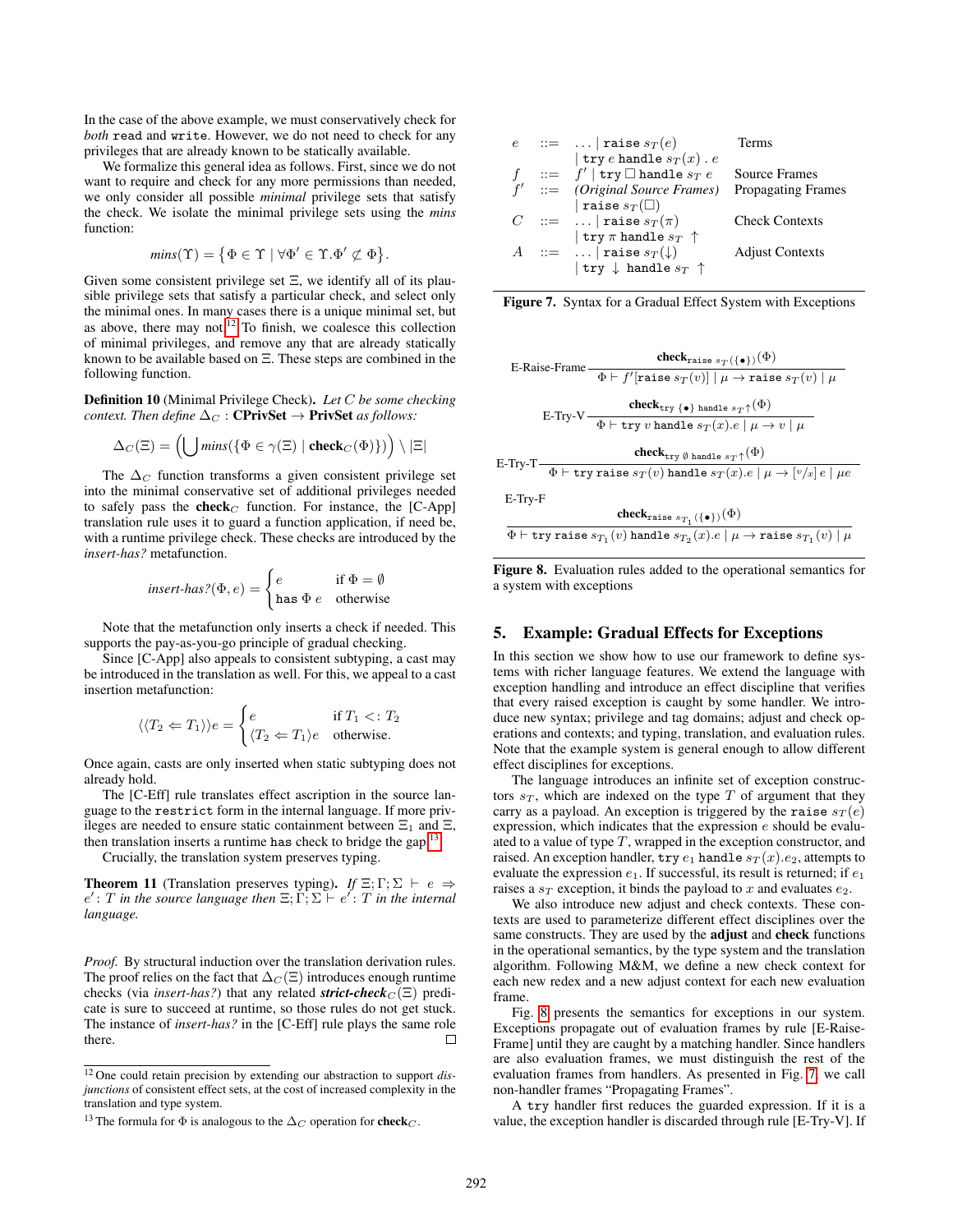| adjust <sub>raise</sub> $s_T(\downarrow)(\Xi)$ ; $\Gamma$ ; $\Sigma \vdash e$ : T                                                                                                                                                                                     |
|-----------------------------------------------------------------------------------------------------------------------------------------------------------------------------------------------------------------------------------------------------------------------|
| check <sub>raise</sub> $s_T(\{\bullet\})^{(\Xi)}$                                                                                                                                                                                                                     |
| $\Xi$ ; $\Gamma$ ; $\Sigma$ $\vdash$ raise $s_T(e)$ : $T'$                                                                                                                                                                                                            |
| adjust <sub>try</sub> $\downarrow$ <sub>handle</sub> $s_T$ $(\Xi)$ ; $\Gamma$ ; $\Sigma \vdash e_1$ : $T_1$<br>$\Xi; \Gamma, x \colon T; \Sigma \vdash e_2 \colon T_2$ $T_2 \leq T_1$<br>$\mathrm{check}_{\mathrm{try}\ \{\bullet\}\mathrm{handle}\ s_T \gamma}(\Xi)$ |
| $\Xi$ ; $\Gamma$ ; $\Sigma$ $\vdash$ try $e_1$ handle $s_T(x).e_2$ : $T_1$                                                                                                                                                                                            |

<span id="page-10-0"></span>Figure 9. Source language typing rules for exceptions

the guarded expression reduces to an exception whose constructor matches the handler, rule [E-Try-T] substitutes the payload value in the handling expression. If the constructor does not match the handler, the exception is propagated by rule [E-Try-F], and the handler discarded.

Rule [E-Try-T] uses  $\emptyset$  in the check context instead of a tagset because the guarded expression produced an exception instead of a value. The type system does not relate the type of the exception payload to the type of the guarded expression, so when check is evaluated it cannot access tag information related to the guarded expression. We followed the most conservative strategy for this case. Thanks to the tag monotonicity property, we know that check holds with  $\emptyset$  if it holds for any particular  $\pi$  because try  $\emptyset$  handle  $s_T \uparrow \sqsubseteq$  try  $\pi$  handle  $s_T \uparrow$ .

The new source language typing rules are presented in Figure [9.](#page-10-0) The corresponding typing rules for the internal language follow the same pattern as for rules in the general framework: **check** is replaced by *strict-check* and  $\leq$  is replaced by  $\lt:$  . In the translation system, the rules introduce  $\Delta_C$  and *insert-has?*.

As presented so far, our gradual effect system with exceptions does not enforce any particular effect discipline. To do so, we need to define both a domain for privileges and concrete check and adjust functions. We instantiate privileges Priv to be the exception constructors (of the form  $s_T$ ), and provide the following definitions for check and adjust, which capture the standard effect discipline for exceptions:

**check**<sub>raise</sub> 
$$
s_T(\pi)(\Phi) \iff s_T \in \Phi
$$
  
**check**<sub>C</sub>( $\Phi$ ) holds for all other *C*  
**adjust**.

$$
\text{adjust}_{xy} \downarrow \text{ handle } s_T \uparrow (\Psi) = \Psi \cup \{ \sigma_T \} \n\text{adjust}_{A}(\Phi) = \Phi \text{ otherwise}
$$

Note that this effect discipline does not require tags, so technically we use a singleton set for the universe of tags ( $\varepsilon \in \{\bullet\}$ ). In practice the tags can be removed altogether.

*Implementation* With a concrete effect discipline, an instance of the general effect system can be specialized to produce concrete operational semantics, type system and translation algorithm rules, inlining the calls to check and adjust. Figure [10](#page-10-1) presents specialized translation rules for the concrete discipline we have chosen. These rules directly incorporate the semantics of the *insert-has?* function, separating its two cases across two separate translation rules. Since the only non-trivial check context in the effect discipline is raise  $s_T(\pi)$ , we provide separate rules only for raise using the feasible values for  $\Delta_{\text{raise}} s_T(\pi)$  in each case ( $\emptyset$  or  $\{s_T\}$ ).

*Illustration* By making the exception checking discipline gradual, we achieve a more expressive language. Consider the following function, which also uses conditionals and arithmetic expressions:

$$
\Xi; \Gamma; \Sigma \vdash e \Rightarrow e': T_1
$$
\n
$$
\{s_{T_1}\} \subseteq \Xi
$$
\n
$$
\overline{\Xi; \Gamma; \Sigma \vdash \text{raise } s_{T_1}(e) \Rightarrow \text{raise } s_{T_1}(e') : T_2}
$$
\n
$$
\Xi; \Gamma; \Sigma \vdash \text{raise } s_{T_1}(e) \Rightarrow \text{raise } s_{T_1}(e') : T_2
$$
\n
$$
\Xi; \Gamma; \Sigma \vdash e \Rightarrow e': T_1
$$
\n
$$
\{s_{T_1}\} \subseteq \Xi \quad \{s_{T_1}\} \subseteq \Xi
$$
\n
$$
\Xi; \Gamma; \Sigma \vdash \text{raise } s_{T_1}(e) \Rightarrow \text{has } \{s_{T_1}\} \text{raise } s_{T_1}(e') : T_2
$$
\n
$$
\Xi \cup \{s_{T}\}; \Gamma; \Sigma \vdash e_1 \Rightarrow e'_1 : T_1
$$
\n
$$
\Xi; \Gamma, x: T; \Sigma \vdash e_2 \Rightarrow e'_2 : T_2 \quad T_2 < : T_1
$$
\n
$$
e' = \text{try } e'_1 \text{ handle } s_T(x). e'_2
$$
\n
$$
\overline{\Xi; \Gamma; \Sigma \vdash \text{try } e_1 \text{ handle } s_T(x). e_2 \Rightarrow e': T_1}
$$

<span id="page-10-1"></span>

let  $square = \lambda f$ : Int  $\xrightarrow{\Xi}$ Int .  $(\lambda x:$  Int .  $(f(x * x)) :: \emptyset)$  $positive = \lambda x$ : Int. if  $x \geq 0$  then x else raise  $s_{\text{Int}}(x)$ in (squared positive)

A key property of the *positive* function is that it never raises an exception when applied to a non-negative argument. On the other hand, function squared always calls f with  $x \times x$  as an argument, which is never negative. We therefore know that the function produced by evaluating (squared positive) never raises an exception, so we would like to type it as  $Int_{\mathcal{O}}^{\emptyset}$  Int. A static effect system is too restrictive to do so, but a gradual effect system provides the flexibility to assign the desired type to the function.

The *squared* function's parameter is declared to have type Int <sup>Ξ</sup>−→Int , for some Ξ. Without gradual effects, the only options for  $\Xi$  are either  $\Xi = \emptyset$ , in which case the type system will reject the application(squared positive) because the argument requires too many privileges, or  $\{s_{\text{Int}}\}\subseteq \mathcal{Z}$ , which means the returned function cannot be typed as  $\text{Int}\overset{\emptyset}{\longrightarrow}\text{Int}.$ 

In the gradual exception system, we can annotate function positive to hide its side effects, delaying privilege checking to runtime, and annotate function squared to allow functions that may throw exceptions, as in the following:

let squared = 
$$
\lambda f
$$
: Int  $\overline{\lambda}$ Int. ( $\lambda x$ : Int. ( $f(x * x)$ ) ::  $\emptyset$ )  
positive =  $\lambda x$ : Int. (if  $x \ge 0$  then x else raise  $s_{\text{Int}}(x)$ ) :: {*i*}  
in (squared positive)

The translation algorithm then produces the following program in the intermediate language:

$$
\begin{array}{rcl} \textbf{let } squared & = & \lambda f: \texttt{Int} \xrightarrow{\{\lambda\}} \texttt{Int}.\\ & & \lambda \ x: \texttt{Int}.\end{array} \\ \textbf{restrict} \emptyset\\ \begin{array}{rcl} & ((\langle \texttt{Int} \xrightarrow{\emptyset} \texttt{Int} \Leftarrow \texttt{Int} \xrightarrow{\{\lambda\}} \texttt{Int} \rangle f)(x * x)))\\ & & \texttt{cost} \\ & & \texttt{restrict} \{\lambda\} \\ & & \texttt{if } x \geq 0 \\ & & \texttt{then } x \\ & & \texttt{else has} \ \{s_{\texttt{Int}}\} \ \texttt{raise } s_{\texttt{Int}}(x) \end{array}
$$

in (squared positive)

In this program, application (squared positive) can be typed as

Int  $\stackrel{\emptyset}{\longrightarrow}$ Int, as desired. Given the properties of integer numbers, the else branch in the body of *positive* will never be executed. The higher-order cast for  $f$  in the body of *squared* never fails because rule [E-Cast-Fn] only introduces restrict  $\emptyset$  has  $\emptyset$ checks.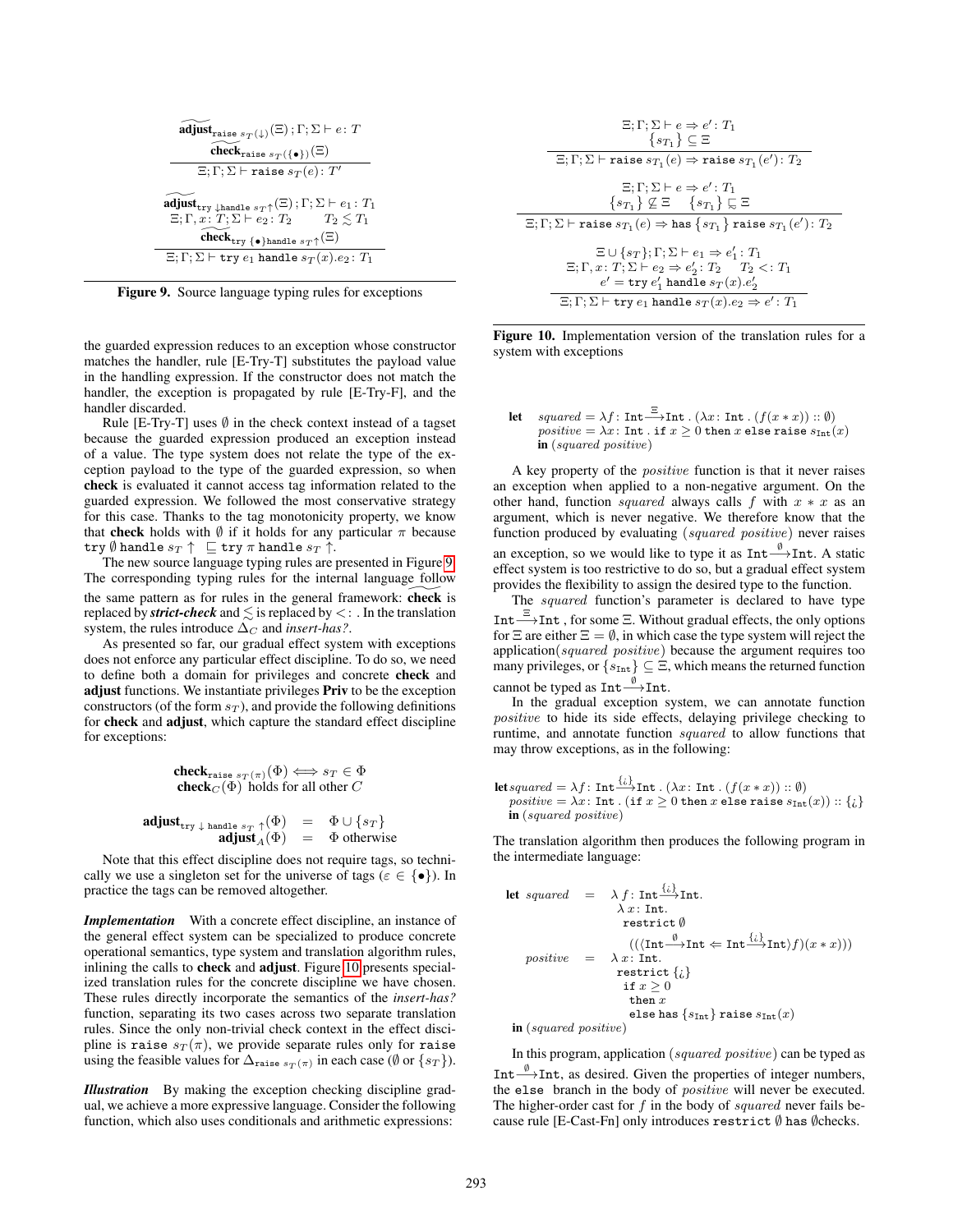*Effect errors are not exceptions* Gradual Effects for Exceptions is more expressive than simply raising uncaught exceptions. Triggering an Error instead of propagating the exception prevents the system from following implicit exceptional control flows, where an outer handler catches an exception that was locally forbidden. The following example demonstrates how this behavior can affect evaluation of a program:

let  $positive = \lambda x$ : Int. (if  $x \geq 0$  then  $x$  else raise  $s_{\text{Int}}(x)$ ):: { $\iota$ }  $nonzero = \lambda x$ : Int. if  $x = 0$  raise  $s_{\text{Int}}(x)$  else  $x$ in try nonzero ((positive  $-1$ ) :: Ø) handle  $s_{\text{Int}}(x)$ print "0 is an invalid argument"

The handler in the let body is designed to catch the exceptions thrown by the body of nonzero. To this end, the code uses an effect ascription to ensure that the argument to nonzero does not throw any exception.

At the same time, the program reuses the *positive* function introduced in the previous example, but applies the function to a negative number. Given this incorrect argument, positive attempts to raise an exception. An effect ascription to the  $\emptyset$  privilege set forces the application to not raise any exception at all. This inconsistent behavior is caught at runtime by the gradual effect discipline.

We purposely used the same label for exceptions in *positive* and in nonzero. If the system simply threw the uncaught exception in *positive*, the handler would take control even though it was not designed for that exception. Instead, since positive has no exception raising privileges, the system triggers an Error just before it would have thrown the exception. Evaluation thus terminates without control ever reaching the exception handler, which was designed for failures of nonzero only.

## 6. Related Work

In the realm of effect systems, the most closely related work is the generic framework of Marino and Millstein [\[15\]](#page-12-5), which we have extensively discussed in this paper, because we build upon it to formulate gradual effect checking in a generic setting.

Rytz *et al.* [\[17\]](#page-12-3) develop a notion of lightweight effect polymorphism, which lets functions be polymorphic in the effects of their higher-order arguments. The formulation is also generic like the M&M framework, although there are more technical differences; most notably, the system is formulated to infer effects instead of checking privileges. An implementation of the generic polymorphic framework has been developed for Scala, originally only with IO and exceptions as effects. More recently, a purity analysis has been integrated in the compiler plugin [\[18\]](#page-12-4). The effect system has been applied to a number of Scala libraries. Interestingly, Rytz *et al.* report cases where they suffer from the conservativeness of the effect analysis, similar to the example of Sec. [2.](#page-1-2) To address this, Rytz recently introduced an @unchecked annotation. Although it is called a cast, it is an "unsafe cast", since no dynamic checking is associated to it; i.e. it is just a mechanism to bypass static checking. We believe our work on gradual effect checking could be of direct practical use in Scala, and intend to pursue that route.

While there is a long history in the area of combining static and dynamic checking, the gradual typing approach of Siek and Taha [\[23\]](#page-12-7) has been particularly successful and triggered many developments. Its main contribution was to identify the notion of consistency as a key to support the full spectrum of static-to-dynamic typing. Originally developed for functional languages, it has been extended in several directions, including structural objects [\[22\]](#page-12-6) and generics [\[14\]](#page-12-13). Most directly related to this work is the application of the gradual typing principles to other typing disciplines, such as ownership types, typestates, and information flow typing.

Wolff *et al.* [\[26\]](#page-12-10) develop gradual typestate checking. Typestates reflect the changing states of objects in their types. To support flexible aliasing in the face of state change, the language provides access permissions to support rely-guarantee reasoning about aliases, and state guarantees, which preserve type information for distinct aliases of shared objects.

Sergey and Clarke propose gradual ownership types [\[21\]](#page-12-8). Like gradual typestates, gradual ownership expresses and dynamically tracks heap properties. While typestate focuses on objects changing state, ownership controls the flow of object references.

Disney and Flanagan [\[6\]](#page-12-15) explore the idea of gradual security with a gradual information flow type system. Data can be marked as confidential, and the runtime system ensures that it is not leaked. This dynamically-checked discipline is moved towards the static end of the spectrum by introducing security labels on types.

Extensions to contract systems for higher-order functions [\[9\]](#page-12-20), such as computational contracts [\[19,](#page-12-21) [20\]](#page-12-22) and temporal contracts [\[7\]](#page-12-23), have the ability to monitor for the occurrence of specific (sequences of) execution events, in particular effectful operations. These approaches rely on full runtime monitoring; it is not clear if they could be reconciled with the pay-as-you-go model of gradual checking.

As far as we know, none of the existing approaches to gradual checking relies on abstract interpretation to develop an account of uncertainty. While it remains to be studied, it seems that the abstract interpretation approach we follow here could be used to investigate existing and as-yet unexplored notions of gradual checking.

# 7. Conclusion

The primary contribution of this paper is a framework for developing gradually checked effect systems for any number of effect systems that can be couched in the M&M framework. Using our approach, one can systematically transform a static effect discipline into one that supports full static checking, full dynamic checking, and any intermediate blend. We believe that gradual effect checking can facilitate the process of migrating programs toward a statically checked effect discipline, as well as bringing dynamic effect checks to languages that have no such checks whatsoever, and leaving wiggle room for programs that can only partially fit an effect discipline. To empirically evaluate this claim, we intend to implement our framework in the Scala language, and extend it to support the effect features that the language already provides.

Initially, we relied on the principles of gradual checking and our intuitions to guide the design, but found it challenging to develop and validate our concepts. We found abstract interpretation to be an effective framework in which to develop and validate our intuitions. Using it we were able to generically define the idea of consistent functions and predicates, as well as explain and define auxiliary concepts such as strict checking and static containment. We believe that, in addition to gradual effects, other gradual checking notions could be fruitfully investigated in this framework. In particular, we intend to extend our system to support full gradual type-and-effect systems, which depend on gradual effects as an initial step, and define blame tracking for effect casts.

## **References**

- <span id="page-11-0"></span>[1] M. Abadi, C. Flanagan, and S. N. Freund. Types for safe locking: Static race detection for Java. *ACM Transactions on Programming Languages and Systems*, 28(2):207–255, 2006.
- [2] M. Abadi, A. Birrell, T. Harris, and M. Isard. Semantics of transactional memory and automatic mutual exclusion. In *Proceedings of the 35th ACM SIGPLAN-SIGACT Symposium on Principles of Programming Languages (POPL 2008)*, pages 63–74, San Francisco, CA, USA, Jan. 2008. ACM Press.
- <span id="page-11-1"></span>[3] N. Benton and P. Buchlovsky. Semantics of an effect analysis for exceptions. In *Proceedings of the 2007 ACM SIGPLAN International*